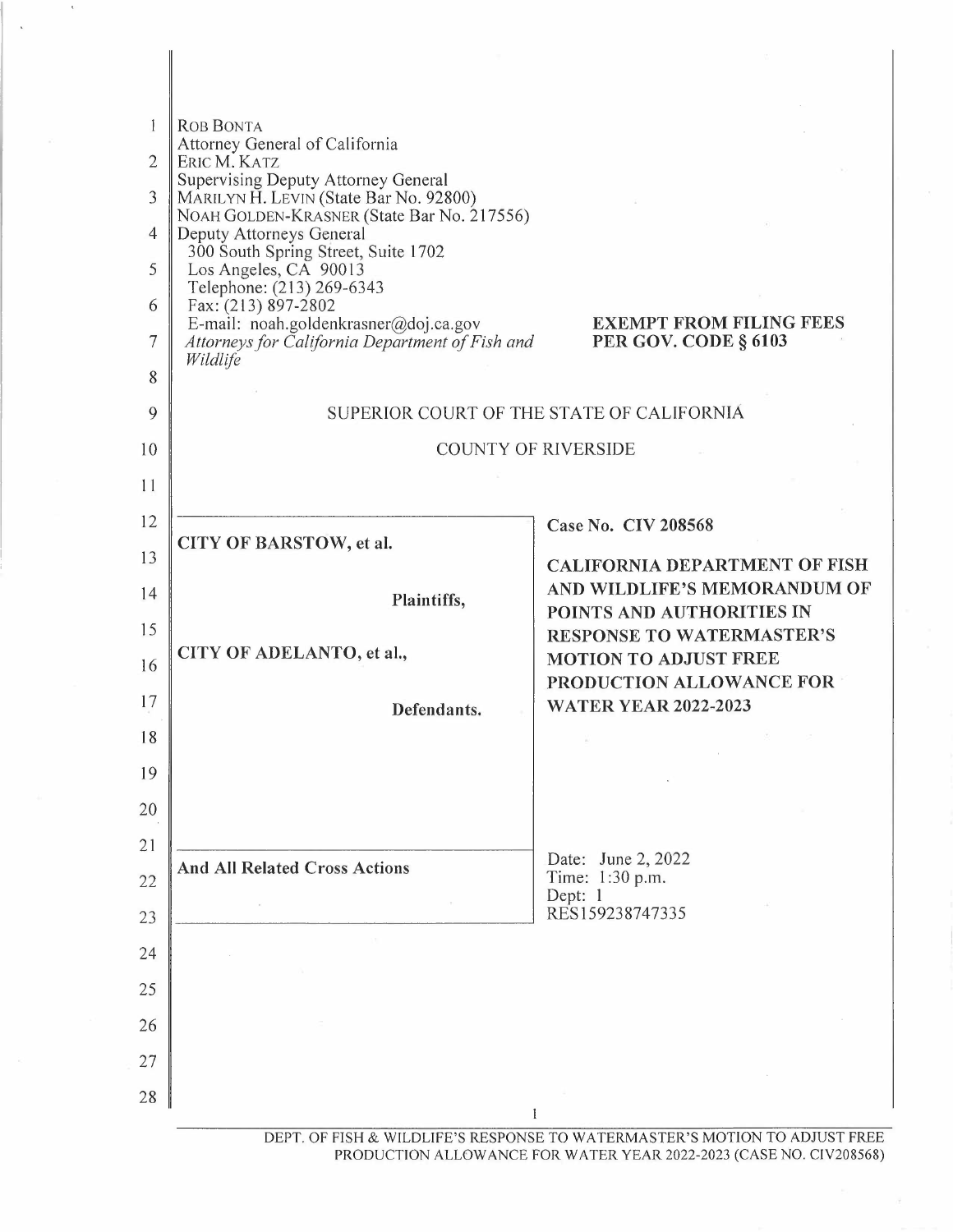| $\mathbf{1}$   | <b>INTRODUCTION</b>                                                                                                   |
|----------------|-----------------------------------------------------------------------------------------------------------------------|
| $\overline{2}$ | The California Department of Fish and Wildlife (Department) respectfully submits this                                 |
| 3              | Response in support of the Mojave Water Agency's (Watermaster) Motion to maintain Free                                |
| $\overline{4}$ | Production Allowance (FPA) at 22.5% for Water Year 2022-2023 (2022-2023 Rampdown                                      |
| 5              | Motion) in the Baja Subarea (Baja), and to continue to comply with the City of Barstow v City of                      |
| 6              | Adelanto Judgment entered on January 10, 1996 (Judgment) and to explore additional actions to                         |
| 7              | ensure the sustainability of the Mojave Basin Area (Basin). Further, the Department supports the                      |
| 8              | Watermaster's request in the 2022-2023 Rampdown Motion to maintain the Alto Subarea's (Alto)                          |
| 9              | production FPA at 55% of Base Annual Production (BAP) for both agricultural and non-                                  |
| 10             | agricultural uses.                                                                                                    |
| 11             | THE EVIDENCE SUBMITTED TO THE WATERMASTER BOARD AND THIS COURT                                                        |
| 12             | <b>FOR WATER YEAR 2022-2023 BY THE WATERMASTER ENGINEER SUPPORTS</b><br>MAINTAINING FPA FOR THE BAJA SUBAREA AT 22.5% |
| 13             | For the 2022-2023 Water Year, the evidence submitted by the Watermaster Engineer,                                     |
| 14             | including his Declaration attached to the 2022-2023 Rampdown Motion, the Watermaster's                                |
| 15             | Twenty-Eighth Annual Report, and the presentations made by the Watermaster Engineer to the                            |
| 16             | Watermaster Board indicate that maintaining FPA in Baja at 22.5% of BAP is warranted. First,                          |
| 17             | the Watermaster Engineer concludes that pursuant to the Judgment, the FPA is extremely close to                       |
| 18             | the goal of getting PSY to within 5% of BAP, and current water production and consumptive use                         |
| 19             | have plummeted in Baja by close to 31%. (Declaration of Robert C. Wagner in Support of the                            |
| 20             | 2022-2023 Rampdown Motion, p. 4.) Second, he concludes that the changes in production in                              |
| 21             | Baja might be permanent and the decline in water levels in wells in the Baja area might have                          |
| 22             | slowed. (Ibid.). The Watermaster board therefore has recommended that the Baja FPA be                                 |
| 23             | maintained at 22.5% of the BAP this water year. (2022-2023 Rampdown Motion at pp. 6-8.) The                           |
| 24             | Department agrees.                                                                                                    |
| 25             |                                                                                                                       |
| 26             |                                                                                                                       |
| 27             |                                                                                                                       |
| 28             | $\overline{2}$                                                                                                        |

 $\mathcal{A}$ 

 $\ddot{\phantom{a}}$ 

DEPT. OF FISH & WILDLIFE'S RESPONSE TO WATERMASTER'S MOTION TO ADJUST FREE PRODUCTION ALLOWANCE FOR WATER YEAR 2022-2023 (CASE NO. CIV208568)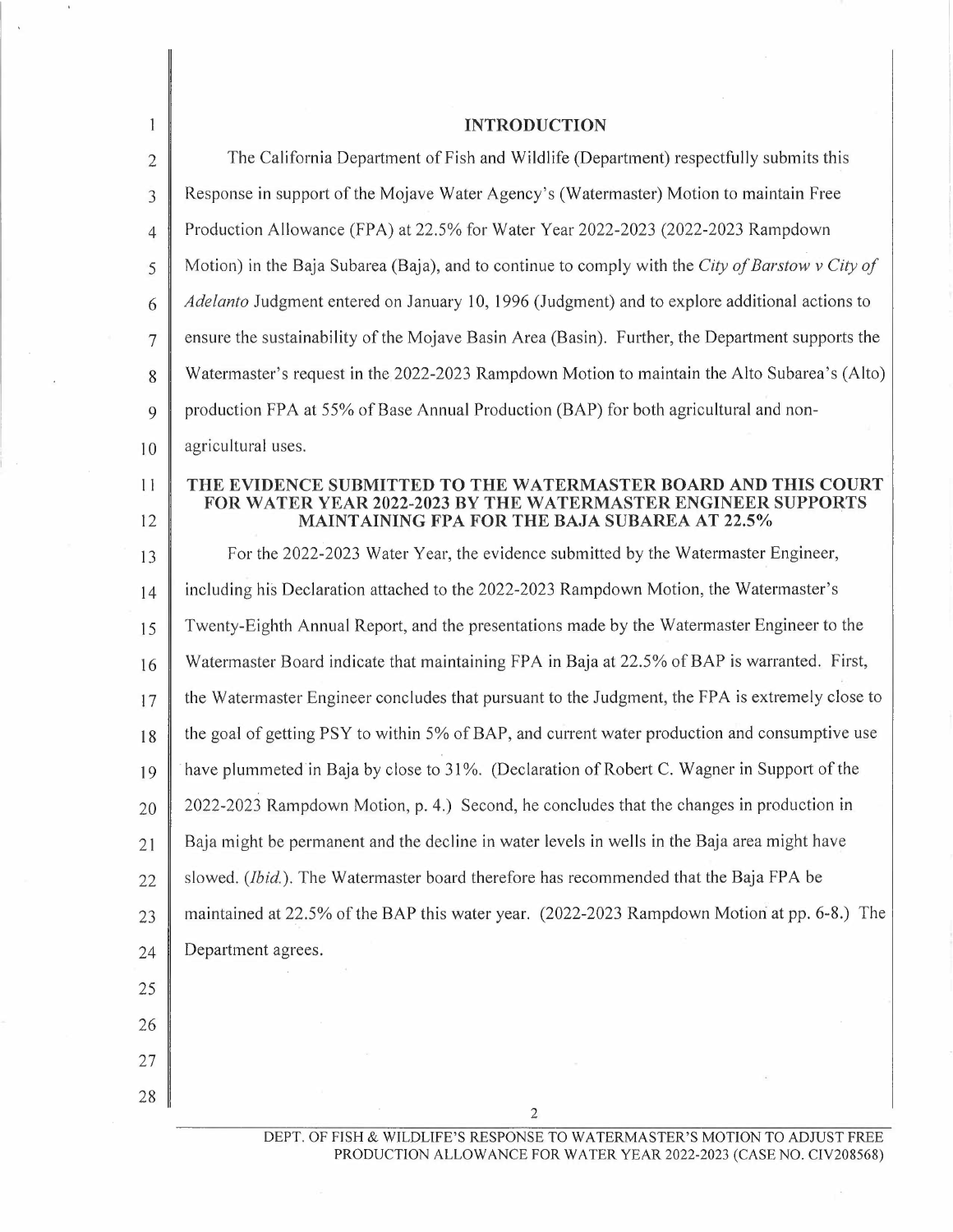| THE WATERMASTER'S RECOMMENDATIONS FOR ALTO<br>1<br>The Watermaster Engineer also recommends that FPA be maintained in Alto at 55% of<br>$\overline{2}$<br>FPA for both agricultural and non-agricultural uses. (2022-2023 Rampdown Motion pp. 6-8.)<br>3<br>The Department supports this recommendation, since FPA is within 5% of PSY. The Department<br>4<br>also supports the end of the differential between agricultural and non-agricultural uses ordered by<br>5<br>this Court for the 2021-2022 water year and now continued by the Watermaster in its<br>6<br>recommendation for the 2022-2023 water year.<br>7<br>The Department continues to be concerned by the long-term change in climactic conditions,<br>8<br>including the likely long-term changes in precipitation for the Basin. This issue must continue to<br>9<br>be analyzed and the Watermaster must continue its activities and policies that assist in managing<br>10<br>the Basin in this new normal. The parties to the adjudication must work with the Watermaster to<br>11<br>find solutions to this long term problem that affects every party to the adjudication.<br>12<br><b>CONCLUSION</b><br>13<br>For the foregoing reasons, the Department respectfully requests that the Court set the FPA<br>14<br>in the Baja Subarea at 22.5% of BAP and in the Alto Subarea at 55% of BAP for 2022-2023<br>15<br>Water Year.<br>16<br>17<br>Respectfully Submitted,<br>Dated: May 19, 2022<br>18<br><b>ROB BONTA</b><br>Attorney General of California<br>19<br>ERIC M. KATZ<br><b>Supervising Deputy Attorney General</b><br>20<br>21<br>22<br>NOAH GOLDEN-KRASNER<br>23<br>Deputy Attorney General |    |   |                                                                            |  |
|----------------------------------------------------------------------------------------------------------------------------------------------------------------------------------------------------------------------------------------------------------------------------------------------------------------------------------------------------------------------------------------------------------------------------------------------------------------------------------------------------------------------------------------------------------------------------------------------------------------------------------------------------------------------------------------------------------------------------------------------------------------------------------------------------------------------------------------------------------------------------------------------------------------------------------------------------------------------------------------------------------------------------------------------------------------------------------------------------------------------------------------------------------------------------------------------------------------------------------------------------------------------------------------------------------------------------------------------------------------------------------------------------------------------------------------------------------------------------------------------------------------------------------------------------------------------------------------------------------------------------------------------------------------------------------|----|---|----------------------------------------------------------------------------|--|
|                                                                                                                                                                                                                                                                                                                                                                                                                                                                                                                                                                                                                                                                                                                                                                                                                                                                                                                                                                                                                                                                                                                                                                                                                                                                                                                                                                                                                                                                                                                                                                                                                                                                                  |    |   |                                                                            |  |
|                                                                                                                                                                                                                                                                                                                                                                                                                                                                                                                                                                                                                                                                                                                                                                                                                                                                                                                                                                                                                                                                                                                                                                                                                                                                                                                                                                                                                                                                                                                                                                                                                                                                                  |    |   |                                                                            |  |
|                                                                                                                                                                                                                                                                                                                                                                                                                                                                                                                                                                                                                                                                                                                                                                                                                                                                                                                                                                                                                                                                                                                                                                                                                                                                                                                                                                                                                                                                                                                                                                                                                                                                                  |    |   |                                                                            |  |
|                                                                                                                                                                                                                                                                                                                                                                                                                                                                                                                                                                                                                                                                                                                                                                                                                                                                                                                                                                                                                                                                                                                                                                                                                                                                                                                                                                                                                                                                                                                                                                                                                                                                                  |    |   |                                                                            |  |
|                                                                                                                                                                                                                                                                                                                                                                                                                                                                                                                                                                                                                                                                                                                                                                                                                                                                                                                                                                                                                                                                                                                                                                                                                                                                                                                                                                                                                                                                                                                                                                                                                                                                                  |    |   |                                                                            |  |
|                                                                                                                                                                                                                                                                                                                                                                                                                                                                                                                                                                                                                                                                                                                                                                                                                                                                                                                                                                                                                                                                                                                                                                                                                                                                                                                                                                                                                                                                                                                                                                                                                                                                                  |    |   |                                                                            |  |
|                                                                                                                                                                                                                                                                                                                                                                                                                                                                                                                                                                                                                                                                                                                                                                                                                                                                                                                                                                                                                                                                                                                                                                                                                                                                                                                                                                                                                                                                                                                                                                                                                                                                                  |    |   |                                                                            |  |
|                                                                                                                                                                                                                                                                                                                                                                                                                                                                                                                                                                                                                                                                                                                                                                                                                                                                                                                                                                                                                                                                                                                                                                                                                                                                                                                                                                                                                                                                                                                                                                                                                                                                                  |    |   |                                                                            |  |
|                                                                                                                                                                                                                                                                                                                                                                                                                                                                                                                                                                                                                                                                                                                                                                                                                                                                                                                                                                                                                                                                                                                                                                                                                                                                                                                                                                                                                                                                                                                                                                                                                                                                                  |    |   |                                                                            |  |
|                                                                                                                                                                                                                                                                                                                                                                                                                                                                                                                                                                                                                                                                                                                                                                                                                                                                                                                                                                                                                                                                                                                                                                                                                                                                                                                                                                                                                                                                                                                                                                                                                                                                                  |    |   |                                                                            |  |
|                                                                                                                                                                                                                                                                                                                                                                                                                                                                                                                                                                                                                                                                                                                                                                                                                                                                                                                                                                                                                                                                                                                                                                                                                                                                                                                                                                                                                                                                                                                                                                                                                                                                                  |    |   |                                                                            |  |
|                                                                                                                                                                                                                                                                                                                                                                                                                                                                                                                                                                                                                                                                                                                                                                                                                                                                                                                                                                                                                                                                                                                                                                                                                                                                                                                                                                                                                                                                                                                                                                                                                                                                                  |    |   |                                                                            |  |
|                                                                                                                                                                                                                                                                                                                                                                                                                                                                                                                                                                                                                                                                                                                                                                                                                                                                                                                                                                                                                                                                                                                                                                                                                                                                                                                                                                                                                                                                                                                                                                                                                                                                                  |    |   |                                                                            |  |
|                                                                                                                                                                                                                                                                                                                                                                                                                                                                                                                                                                                                                                                                                                                                                                                                                                                                                                                                                                                                                                                                                                                                                                                                                                                                                                                                                                                                                                                                                                                                                                                                                                                                                  |    |   |                                                                            |  |
|                                                                                                                                                                                                                                                                                                                                                                                                                                                                                                                                                                                                                                                                                                                                                                                                                                                                                                                                                                                                                                                                                                                                                                                                                                                                                                                                                                                                                                                                                                                                                                                                                                                                                  |    |   |                                                                            |  |
|                                                                                                                                                                                                                                                                                                                                                                                                                                                                                                                                                                                                                                                                                                                                                                                                                                                                                                                                                                                                                                                                                                                                                                                                                                                                                                                                                                                                                                                                                                                                                                                                                                                                                  |    |   |                                                                            |  |
|                                                                                                                                                                                                                                                                                                                                                                                                                                                                                                                                                                                                                                                                                                                                                                                                                                                                                                                                                                                                                                                                                                                                                                                                                                                                                                                                                                                                                                                                                                                                                                                                                                                                                  |    |   |                                                                            |  |
|                                                                                                                                                                                                                                                                                                                                                                                                                                                                                                                                                                                                                                                                                                                                                                                                                                                                                                                                                                                                                                                                                                                                                                                                                                                                                                                                                                                                                                                                                                                                                                                                                                                                                  |    |   |                                                                            |  |
|                                                                                                                                                                                                                                                                                                                                                                                                                                                                                                                                                                                                                                                                                                                                                                                                                                                                                                                                                                                                                                                                                                                                                                                                                                                                                                                                                                                                                                                                                                                                                                                                                                                                                  |    |   |                                                                            |  |
|                                                                                                                                                                                                                                                                                                                                                                                                                                                                                                                                                                                                                                                                                                                                                                                                                                                                                                                                                                                                                                                                                                                                                                                                                                                                                                                                                                                                                                                                                                                                                                                                                                                                                  |    |   |                                                                            |  |
|                                                                                                                                                                                                                                                                                                                                                                                                                                                                                                                                                                                                                                                                                                                                                                                                                                                                                                                                                                                                                                                                                                                                                                                                                                                                                                                                                                                                                                                                                                                                                                                                                                                                                  |    |   |                                                                            |  |
|                                                                                                                                                                                                                                                                                                                                                                                                                                                                                                                                                                                                                                                                                                                                                                                                                                                                                                                                                                                                                                                                                                                                                                                                                                                                                                                                                                                                                                                                                                                                                                                                                                                                                  |    |   |                                                                            |  |
|                                                                                                                                                                                                                                                                                                                                                                                                                                                                                                                                                                                                                                                                                                                                                                                                                                                                                                                                                                                                                                                                                                                                                                                                                                                                                                                                                                                                                                                                                                                                                                                                                                                                                  |    |   |                                                                            |  |
|                                                                                                                                                                                                                                                                                                                                                                                                                                                                                                                                                                                                                                                                                                                                                                                                                                                                                                                                                                                                                                                                                                                                                                                                                                                                                                                                                                                                                                                                                                                                                                                                                                                                                  | 24 |   | <b>Attorneys for Respondents</b>                                           |  |
| Department of Fish & Wild Life<br>25                                                                                                                                                                                                                                                                                                                                                                                                                                                                                                                                                                                                                                                                                                                                                                                                                                                                                                                                                                                                                                                                                                                                                                                                                                                                                                                                                                                                                                                                                                                                                                                                                                             |    |   |                                                                            |  |
| 26                                                                                                                                                                                                                                                                                                                                                                                                                                                                                                                                                                                                                                                                                                                                                                                                                                                                                                                                                                                                                                                                                                                                                                                                                                                                                                                                                                                                                                                                                                                                                                                                                                                                               |    |   |                                                                            |  |
| 27                                                                                                                                                                                                                                                                                                                                                                                                                                                                                                                                                                                                                                                                                                                                                                                                                                                                                                                                                                                                                                                                                                                                                                                                                                                                                                                                                                                                                                                                                                                                                                                                                                                                               |    |   |                                                                            |  |
| 28                                                                                                                                                                                                                                                                                                                                                                                                                                                                                                                                                                                                                                                                                                                                                                                                                                                                                                                                                                                                                                                                                                                                                                                                                                                                                                                                                                                                                                                                                                                                                                                                                                                                               |    |   |                                                                            |  |
|                                                                                                                                                                                                                                                                                                                                                                                                                                                                                                                                                                                                                                                                                                                                                                                                                                                                                                                                                                                                                                                                                                                                                                                                                                                                                                                                                                                                                                                                                                                                                                                                                                                                                  |    | 3 | DEPT. OF FISH & WILDLIFE'S RESPONSE TO WATERMASTER'S MOTION TO ADJUST FREE |  |

 $\epsilon$ 

I

PRODUCTION ALLOWANCE FOR WATER YEAR 2022-2023 (CASE NO. CIV208568)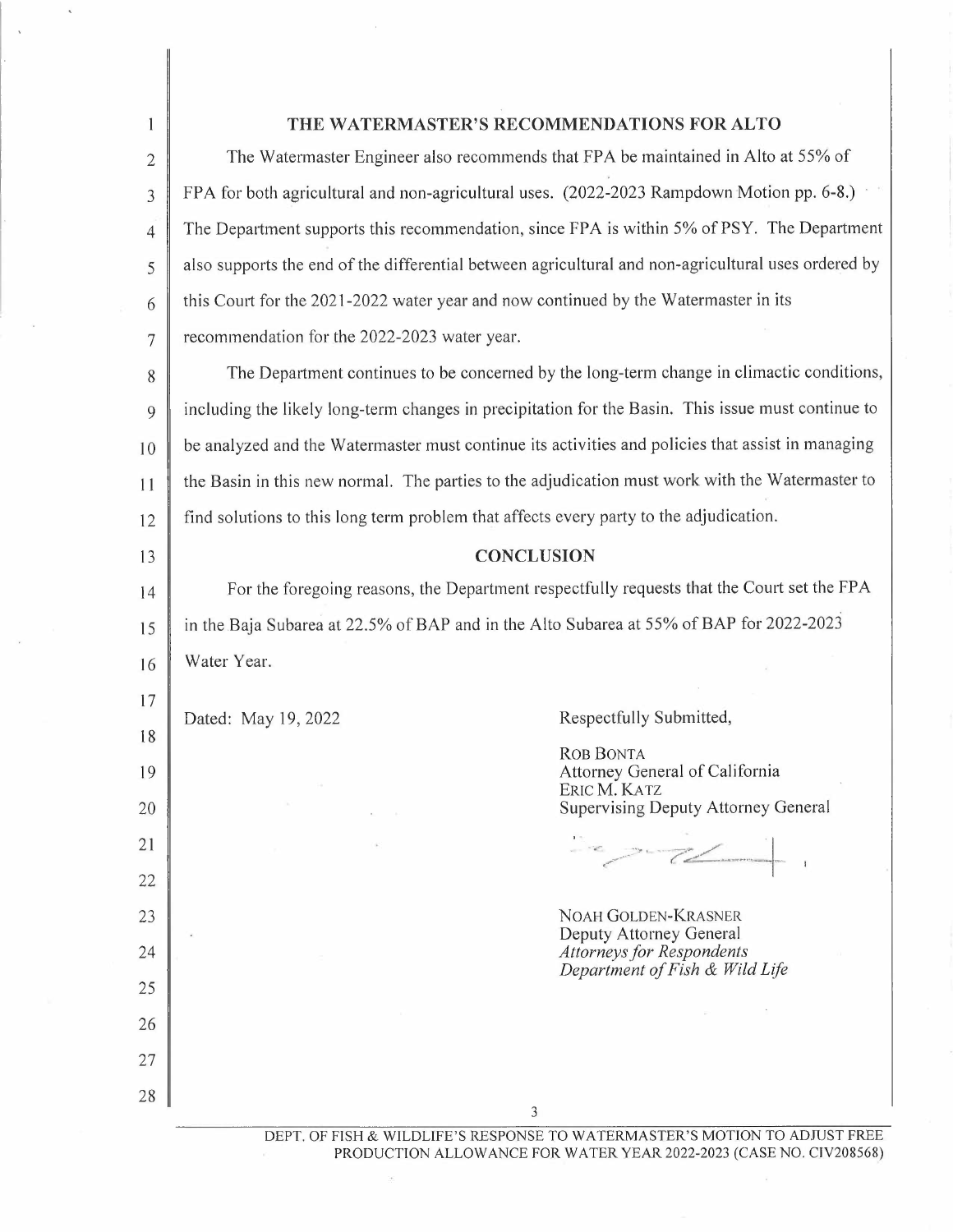### **DECLARATION OF SERVICE BY E-MAIL AND OVERNIGHT COURIER**

Case Name: Case No.: **City of Barstow v. City of Adelanto CIV 208568** 

## I declare:

I am employed in the Office of the Attorney General, which is the office of a member of the California State Bar, at which member's direction this service is made. I am 18 years of age or older and not a party to this matter; my business address is: 300 South Spring Street, Suite 1702, Los Angeles, CA 90013-1230. I am familiar with the business practice at the Office of the Attorney General for collection and processing of correspondence for overnight mail with **Federal Express overnight courier service.** In accordance with that practice, correspondence placed in the internal mail collection system at the Office of the Attorney General is deposited with the overnight courier that same day in the ordinary course of business.

On May 19, 2022, I served the attached: **CALIFORNIA DEPARTMENT OF FISH AND WILDLIFE'S MEMORANDUM OF POINTS AND AUTHORITIES IN RESPONSE TO WATERMASTER'S MOTION TO ADJUST FREE PRODUCTION ALLOWANCE FOR WATER YEAR 2022-2023,** by transmitting a true copy via electronic mail. In addition, I placed a true copy thereof enclosed in a sealed envelope, in the internal mail system of the Office of the Attorney General, for overnight delivery, addressed as follows:

| William J. Brunick                     | Valerie Wiegenstein                          |
|----------------------------------------|----------------------------------------------|
| Brunick, McElhaney & Kennedy, APC      | Watermaster Services Manager                 |
| 1839 Commercenter West                 | Mojave Water Agency                          |
| San Bernardino, CA 92423-3130          | 13846 Conference Center Drive                |
| E-mail Address: bbrunick@bmklawplc.com | Apple Valley, CA 9230                        |
| Mojave Water Agency                    | E-mail Address: vwiegenstein@MojaveWater.org |
| Defendant/Cross-Complainant            |                                              |
|                                        |                                              |

I declare under penalty of perjury under the laws of the State of California and the United States of America the foregoing is true and correct and that this declaration was executed on May 19, 2022, at Los Angeles, California.

| Ernestina Provencio | /s/ Ernestina Provencio |
|---------------------|-------------------------|
| <b>Declarant</b>    | Signature               |

LA1990CVl678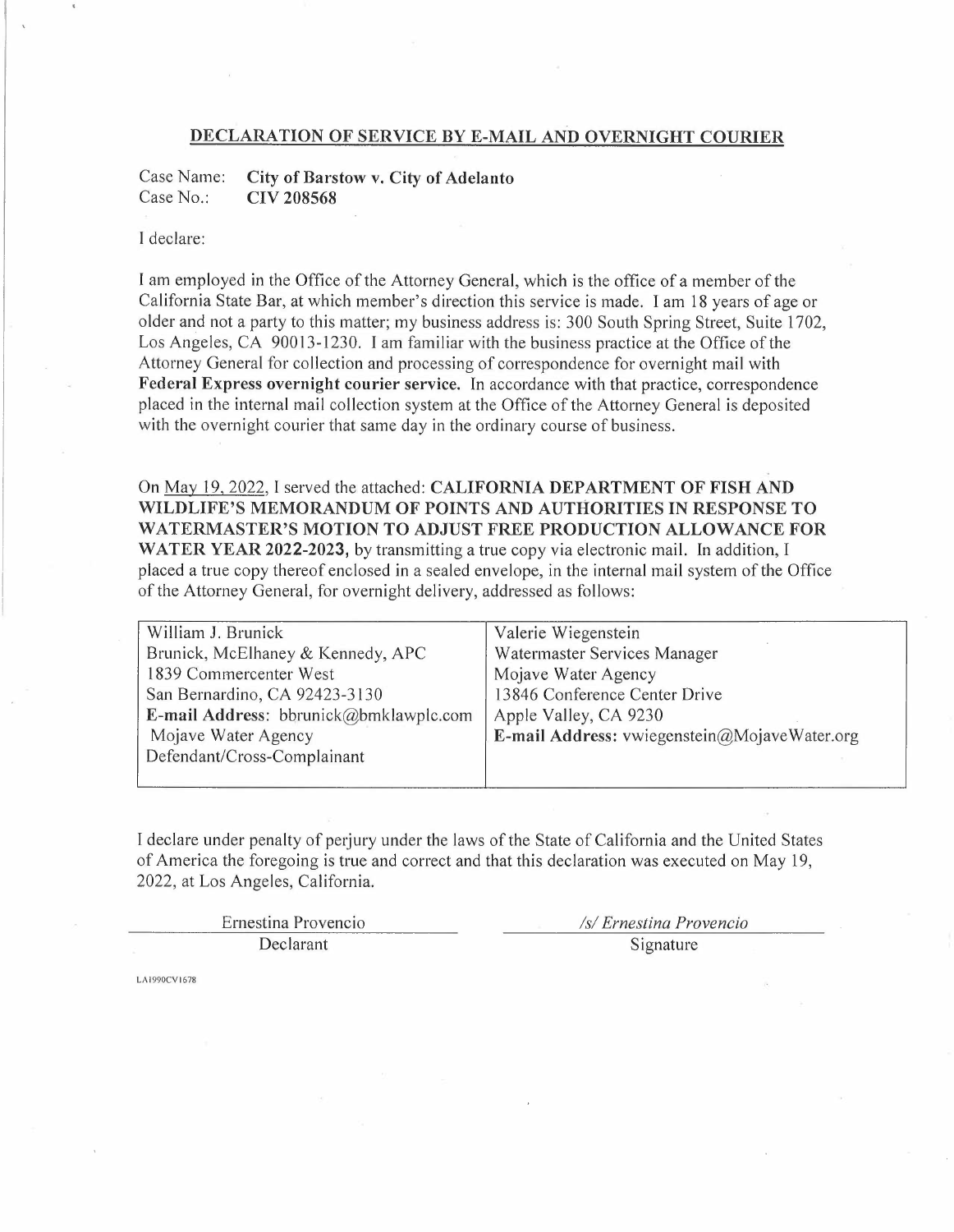# **PROOF OF SERVICE**

## **STATE OF CALIFORNIA } COUNTY OF SAN BERNARDINO}**

I am employed in the County of the San Bernardino, State of California. I am over the age of 18 and not a party to the within action; my business address is 13846 Conference Center Drive, Apple Valley, California 92307.

On May 23, 2022, the document(s) described below were served pursuant to the Mojave Basin Area Watermaster's Rules and Regulations paragraph 8.B.2 which provides for service by electronic mail upon election by the Party or paragraph 10.D, which provides that Watermaster shall mail a postcard describing each document being served, to each Party or its designee according to the official service list, a copy of which is attached hereto, and which shall be maintained by the Mojave Basin Area Watermaster pursuant to Paragraph 37 of the Judgment. Served documents will be posted to and maintained on the Mojave Water Agency's internet website for printing and/or download by Parties wishing to do so.

Document(s) filed with the court and served herein are described as follows:

## **CALIFORNIA DEPARTMENT OF FISH AND WILDLIFE'S MEMORANDUM OF POINTS AND AUTHORITIES IN REPOSNSE TO WATERMASTER'S MOTION TO ADJUST FREE PRODUCTION ALLOWANCE FOR WATER YEAR 2022-2023**

 X (STATE) I declare under penalty of perjury under the laws of the State of California that the above is true and correct.

Executed on May 23, 2022 at Apple Valley, California.

 $2$  flood

Jeffrey D. Ruesch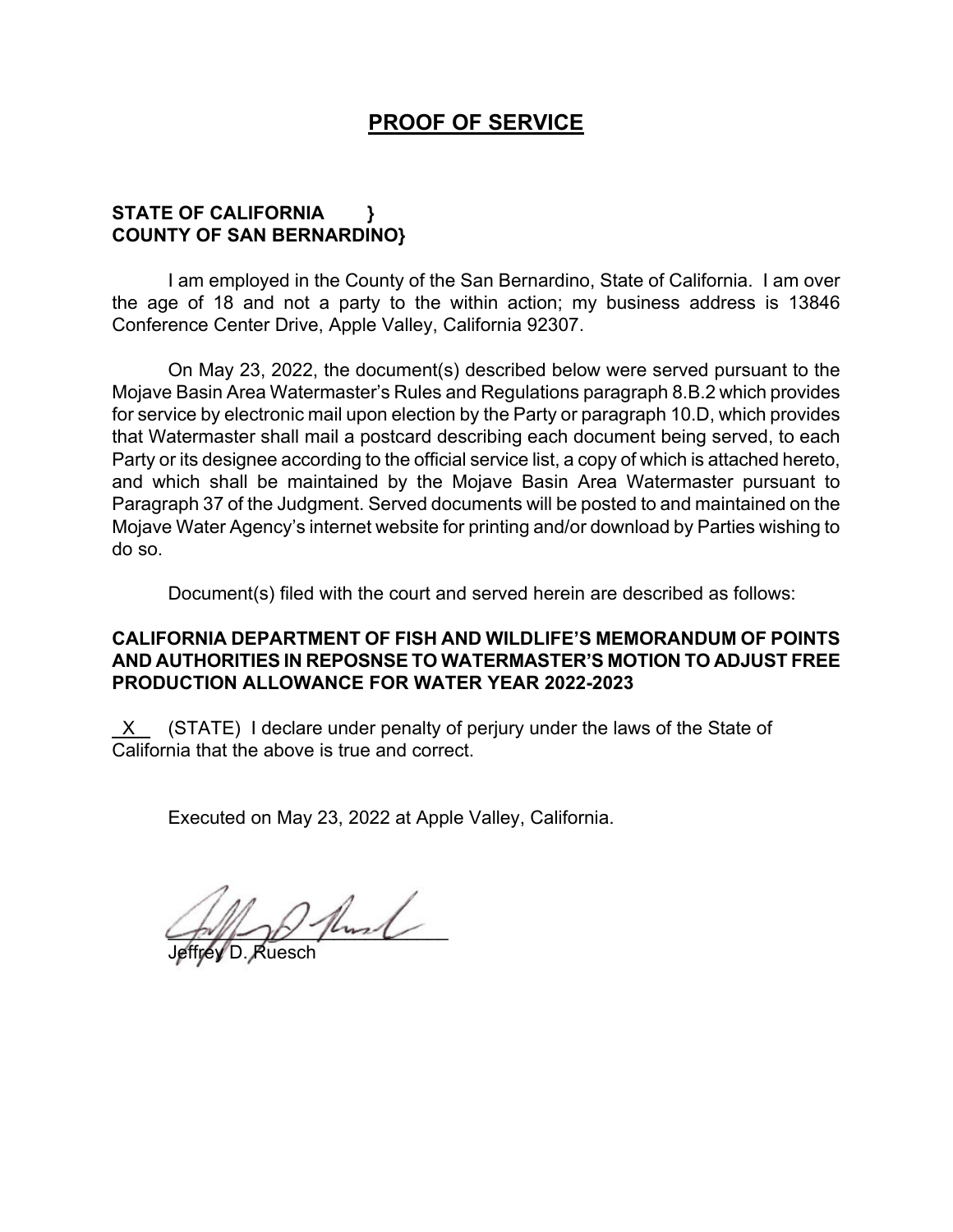35250 Yermo, LLC 11273 Palms Blvd., Ste. D. Los Angeles, CA 90066-2122 Attn: Roberto Munoz

Ades, John and Devon (via email) (adesdevon@gmail.com)

Ahn Revocable Living Trust (via email) P. O. Box 45 Apple Valley, CA 92307-0001 Attn: Chun Soo and Wha Ja Ahn<br>(chunsooahn@naver.com)

Ahn, Chun Soo and Wha Ja (via email) P. O. Box 45 Apple Valley, CA 92307-0001 Attn: Chun Soo Ahn (chunsooahn@naver.com) Ake, Charles J. and Marjorie M.

American States Water Company 160 Via Verde, Ste. 100 San Dimas, CA 91773-5121 Attn: Ana Chavez Anderson, Ross C. and Betty J.

Apple Valley Heights County Water District P. O. Box 938 Apple Valley, CA 92308-0938 Attn: Matthew Patterson

Apple Valley, Town Of 14955 Dale Evans Parkway Apple Valley, CA 92307-3061 Attn: Tina Kuhns Archibek, Eric

Atchison, Topeka, Santa Fe Railway Company (via email) 602 s. Ferguson Avenue Bozeman, MT 59718-6483 Attn: Deborah Stephenson (stephenson@dmsnaturalresources.com)

Bar H Mutual Water Company (via email) P. O. Box 844 Lucerne Valley, CA 92356-0844 Attn: Daniel Shaw (barhwater@gmail.com) Barber, James B.

Baron, Susan and Palmer, Curtis 141 Road 2390 Aztec, NM 87410-9322 Attn: Curtis Palmer

Abshire, David V. P. O. Box # 2059 Lucerne Valley, CA 92356-2059 Attn: John McCallum

Aerochem, Inc. (via email) 4001 El Mirage Rd. Adelanto, CA 92301-9489 Attn: Pedro Dumaua (pdumaua@ducommun.com)

Ahn Revocable Trust (via email) 29775 Hunter Road Murrieta, CA 92563-6710 Attn: Simon Ahn (ssahn58@gmail.com)

2301 Muriel Drive, Apt. 67 Barstow, CA 92311-6757

13853 Oakmont Dr. Victorville, CA 92395-4832

Apple Valley Unified School District 12555 Navajo Road Apple Valley, CA 92308-7256 Attn: Mathew Schulenberg

41717 Silver Valley Road Newberry Springs, CA 92365-9517

Avila, Angel and Evalia 1523 S. Visalia

43774 Cottonwood Road Newberry Springs, CA 92365

Barstow, City of (via email) 220 East Mountain View Street -Suite A Barstow, CA 92311 Attn: Jennifer Riley (hriley@barstowca.org) Adelanto, City Of 11600 Air Expressway Adelanto, CA 92301-1914 Attn: Daniel Best

Agcon, Inc. (via email) 17671 Bear Valley Road Hesperia, CA 92345-4902 Attn: Lori Clifton (lclifton@robarenterprises.com)

Ahn, Chun Soo and David (via email) P. O. Box 45 Apple Valley, CA 92307-0001 Attn: Chun Soo Ahn (davidahnmd@gmail.com, chunsooahn@naver.com)

America United Development, LLC (via email) 19625 Shelyn Drive Rowland Heights, CA 91748-3246 Attn: Paul Tsai (paul@ezzlife.com)

Apple Valley Foothill County Water District (via email) 22545 Del Oro Road Apple Valley, CA 92308-8206 Attn: Daniel B. Smith (avfcwd@gmail.com)

Apple Valley View Mutual Water Company P. O. Box 3680 Apple Valley, CA 92307-0072 Attn: Emely and Joe Saltmeris

Atchison, Topeka, Santa Fe Railway Company 2301 Lou Menk Drive, GOB-3W Fort Worth, TX 76131-2825 Attn: Blaine Bilderback

Compton, CA 90220-3946 Bailey 2007 Living Revocable Trust, Sheré R. (via email) 10428 National Blvd Los Angeles, CA 90034-4664 Attn: Sheré R. Bailey (LegalPeopleService@gmail.com)

> Bar-Len Mutual Water Company (via email) P. O. Box 77 Barstow, CA 92312-0077 Attn: Casey Slusser (barlenwater@hotmail.com; casey.slusser@gmail.com)

Bass Trust, Newton T. 14924 Chamber Lane Apple Valley, CA 92307-4912 Attn: Barbara Davison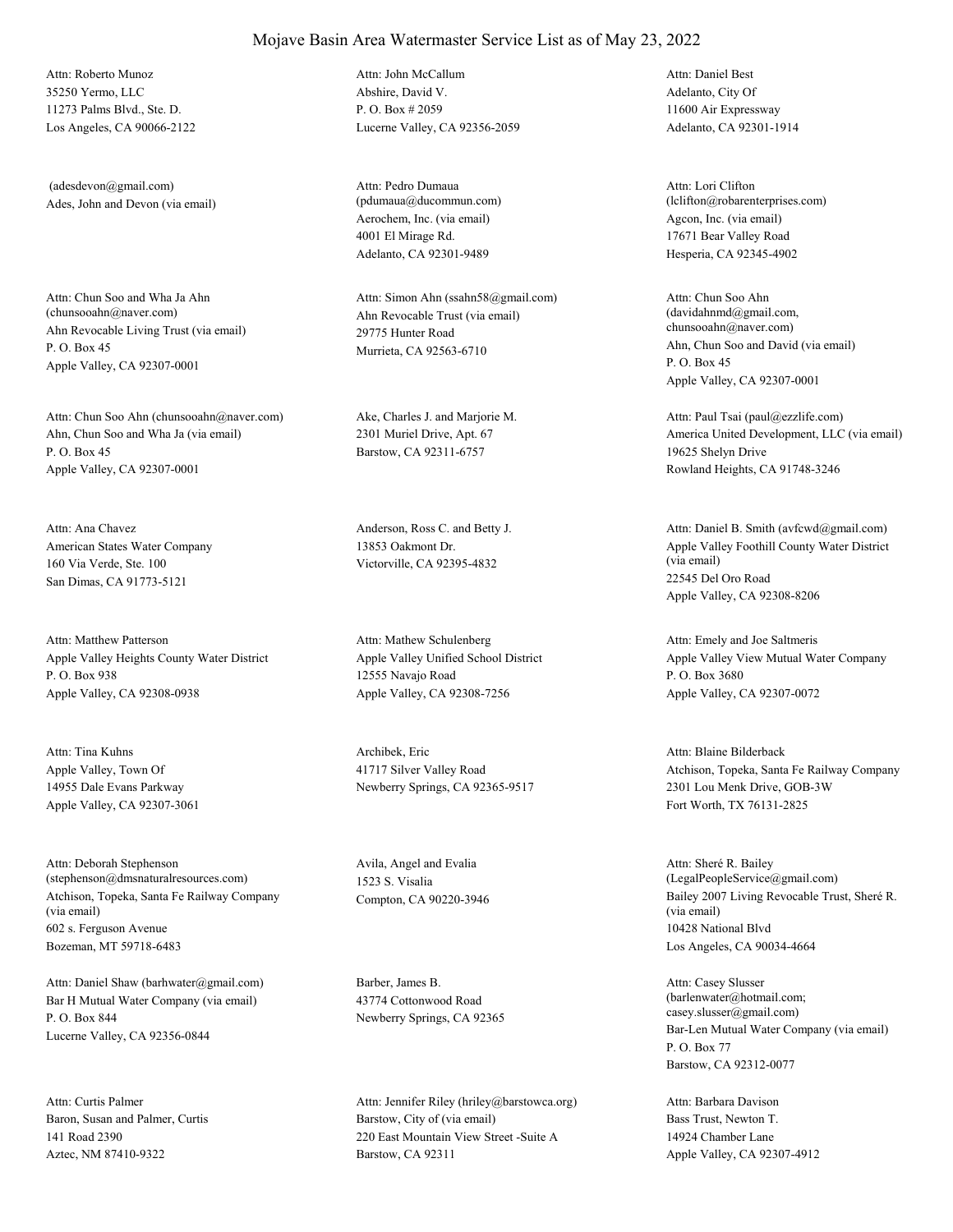Bastianon Revocable Trust 9484 Iroquois Rd. Apple Valley, CA 92308-9151 Attn: Remo E. Bastianon

Bell, Charles H. Trust dated March 7, 2014 (via email) P. O. Box 193 Lucerne Valley, CA 92356-0193 Attn: Chuck Bell (Chuckb193@outlook.com; Chuckb193@outlook.com)

Box, Geary S. and Laura P. O. Box 402564 Hesperia, CA 92340-2564

Brown, Jennifer 10001 Choiceana Ave. Hesperia, CA 92345

Bubier, Diane Gail (via email) 46263 Bedford Rd. Newberry Springs, CA 92365-9819 (bubierbear@msn.com)

Bush, Kevin (via email) 7768 Sterling Ave. San Bernardino, CA 92410-4741 (kjbco@yahoo.com)

CalMat Company 405 N. Indian Hill Blvd. Claremont, CA 91711-4614 Attn: Robert W. Bowcock

Camanga, Tony and Marietta 48924 Bedford Rd. Newberry Springs, CA 92365 Attn: Tony Camanga

Casa Colina Foundation P.O. Box 1760 Lucerne Valley, CA 92356 Attn: Kevin Mangold

Beinschroth Family Trust (via email) 18794 Sentenac Apple Valley, CA 92307-5342 Attn: Mike Beinschroth (Beinschroth@gmail.com)

Best, Byron L. 21461 Camino Trebol Lake Forest, CA 92630-2011

Brommer House Trust 9435 Strathmore Lane Riverside, CA 92509-0941 Attn: Marvin Brommer

Bruneau, Karen 19575 Bear Valley Rd. Apple Valley, CA 92308-5104

Budget Finance Company 1849 Sawtelle Blvd., Ste. 700 Los Angeles, CA 90025-7012 Attn: Noah Furie Bunnell, Dick

Calico Lakes Homeowners Association (via email) 11860 Pierce Street, Suite 100 Riverside, CA 92505-5178 Attn: Shanna Ghale (shanna.ghale@associa.us)

CalPortland Company - Agriculture (via email) P. O. Box 146 Oro Grande, CA 92368-0146 Attn: Catalina Fernandez-Moores (cfernadez@calportland.com)

Campbell, M. A. and Dianne 12526 Donegal Way Houston, TX 77047-2810 Attn: Myron Campbell II Carlton, Susan

CDFW - Camp Cady (via email) 4775 Bird Farm Road Chino Hills, CA 91709-3175 Attn: Danielle Stewart (danielle.stewart@wildlife.ca.gov; Richard.Kim@wildlife.ca.gov; Alisa.Ellsworth@wildlife.ca.gov)

Beinschroth, Andy Eric 6719 Deep Creek Road Apple Valley, CA 92308-8711

Borja, Leonil T. and Tital L. 20784 Iris Canyon Road Riverside, CA 92508-

Brown, Bobby G. and Valeria R. 26776 Vista Road Helendale, CA 92342-9789 Attn: Paul Johnson

Bryant, Ian (via email) 15434 Sequoia Avenue - Office Hesperia, CA 92345-1667 (irim@aol.com)

8589 Volga River Circle Fountain Valley, CA 92708-5536

California Department Of Transportation (via email) 464 W. 4th Street San Bernardino, CA 92401-1407 Attn: Michael P. Naze (michael.naze@dot.ca.gov)

CalPortland Company - Oro Grande Plant (via email) P. O. Box 146 Oro Grande, CA 92368-0146 Attn: Catalina Fernandez-Moores (cfernandez@calportland.com)

P.O. Box 193 Yermo, CA 92398-0193

CDFW - Mojave Narrows Regional Park 777 E. Rialto Avenue San Bernardino, CA 92415-1005 Attn: Beahta Davis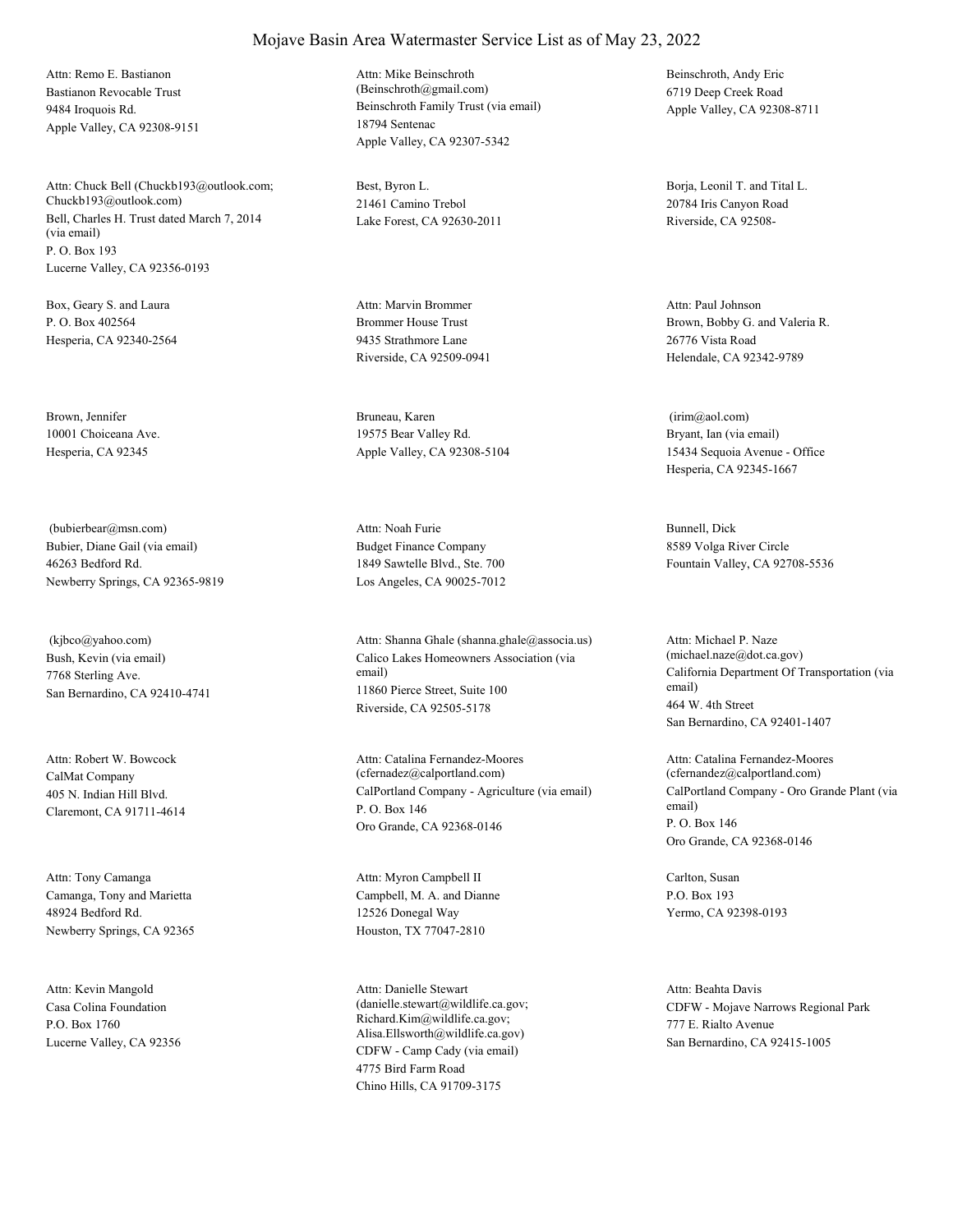CDFW - Mojave River Fish Hatchery (via email) 12550 Jacaranda Avenue Victorville, CA 92395-5183 Attn: Paco Cabral (paco.cabral@wildlife.ca.gov; rebecca.jones@wildlife.ca.gov) Cemex, Inc. (via email)

Chafa, Larry R. and Delinda C. 21643 Park Villa Dr. Katy, TX 77450-3912 Attn: Allene Rozell Cherie Krack

Choi, Yong Il and Joung Ae 34424 Mountain View Road Hinkley, CA 92347-9412 Chong, Joan (via email)

Chung, et al. 11446 Midway Ave. Lucerne Valley, CA 92356-8792 Attn: Hwa-Yong Chung Clark, Arthur

Club View Partners 9903 Santa Monica Blvd., PMB #541 Beverly Hills, CA 90212-1671 Attn: Manoucher Sarbaz Conner, William H.

Corbridge, Linda S. 8743 Vivero St Rancho Cucamonga, CA 91730- Attn: George Starke Cross, Francis and Beverly

Crown Cambria, LLC (via email) 9860 Gidley St. El Monte, CA 91731-1110 Attn: Jay Hooper (jayho123@gmail.com)

Daggett Community Services District (via email) P. O. Box 308 Daggett, CA 92327-0308 Attn: Crystal Romero (daggettcsd@outlook.com; daggettwater427@gmail.com)

Dahlquist, George R. (via email) 8535 Vine Valley Drive Sun Valley, CA 91352- (ron@dadcopowerandlights.com) Darr, James S.

16888 North E. Street Victorville, CA 92394-2999 Attn: Alejandra Silva (alejandrav.silva@cemex.com) Center Water Company

Chamisal Mutual Water Company 1442 El Mirage Road El Mirage, CA 92301-9500 Attn: Mary M Ross

10392 Shady Ridge Drive Santa Ana, CA 92705-7509 (joan.chong7@gmail.com; joancksp@hotmail.com)

P. O. Box 4513 Blue Jay, CA 92317-4513

11535 Mint Canyon Rd. Agua Dulce, CA 91390-4577

156 W 100 N Jerome, ID 83385-5256

Crystal Lakes Property Owners Association P. O. Box 351 Yermo, CA 92398 Attn: Alessia Morris

Daggett Ranch, LLC P. O. Box 112 Daggett, CA 92327-0112 Attn: Steve and Dana Rivett

40716 Highway 395 Boron, CA 93516

P. O. Box 616 Lucerne Valley, CA 92356-0616 Attn: Mary Tarrab

Cheyenne Lake, Inc. (via email) 44658 Valley Center Rd Newberry Springs, CA 92365- Attn: Carl Pugh (cpugh3@aol.com)

Christison, Joel P. O. Box 2635 Big River, CA 92242-2635

Clark, Gary and Beth A. 2443 Topanga Dr. Bullhead City, AZ 86442-8464 Attn: Erik Archibek

Contratto, Ersula 21814 Hinkley Road Barstow, CA 92311

Cross, Sharon I. P. O. Box 922 Lucerne Valley, CA 92356

DaCosta, Dean Edward (via email) 32307 Foothill Road Lucerne Valley, CA 92356-8526 (dacostadean@gmail.com)

Daggett Solar Power 3 LLC (via email) 5780 Fleet Street, Suite 130 Carlsbad, CA 92008-4715 Attn: James Kelly (James.Kelly@clearwayenergy.com)

De Jong Family Trust 46561 Fairview Road Newberry Springs, CA 92365-9230 Attn: Alan L. De Jong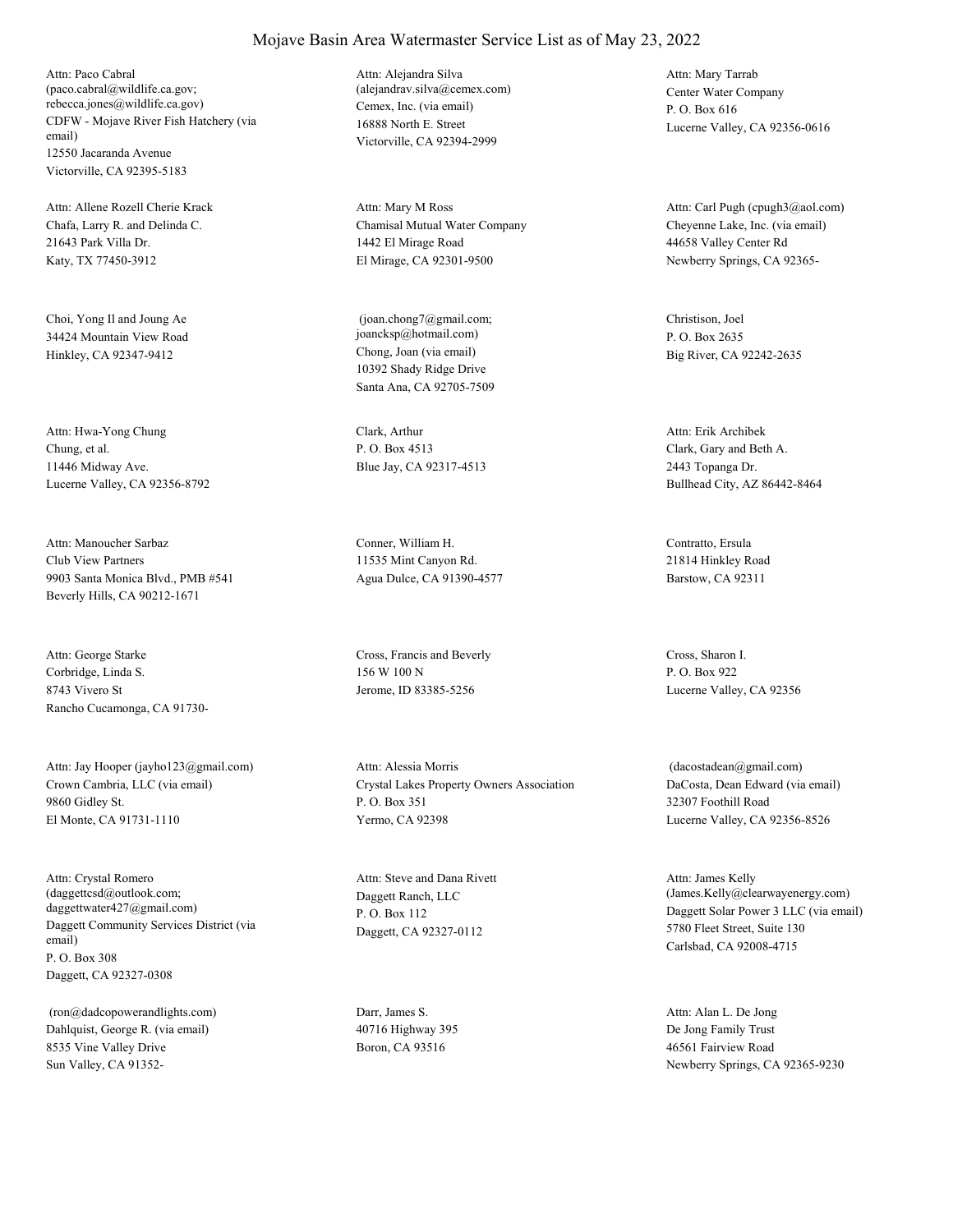Dennison, Quentin D. - Clegg, Frizell and Joke 44579 Temescal Street Newberry Springs, CA 92365 Attn: Randy Wagner

Desert Springs Mutual Water Company P. O. Box 396 Lucerne Valley, CA 92356-0396 Attn: Denise Courtney

Donaldson, Jerry and Beverly 16736 B Road Delta, CO 81416-8501

Douglas, Tina P.O. Box 1730 Lucerne Valley, CA 92356- Attn: David Looper Dowell, Leonard

Evert Family Trust (via email) 19201 Parker Circle Villa Park, CA 92861-1302 Attn: Stephanie L. Evert (severt2166@aol.com)

Fejfar, Monica Kay 34080 Ord Street Newberry Springs, CA 92365-9791

Finch, Jenifer (via email) 9797 Lewis Lane Apple Valley, CA 92308-8357 (ropingmom3@yahoo.com)

Fisher Trust, Jerome R. 7603 Hazeltine Van Nuys, CA 91405 Attn: Paul Johnson

Frazier, et al. 8707 Deep Creek Rd Apple Valley, CA 92308- Attn: Martin Frazier

Gabrych, Eugene 2006 Old Highway 395 Fallbrook, CA 92028

Desert Dawn Mutual Water Company P. O. Box 392 Lucerne Valley, CA 92356-0392 Attn: Marie McDaniel

DLW Revocable Trust 13830 Choco Rd. Apple Valley, CA 92307-5525 Attn: Debby Wyatt

Dora Land, Inc. P. O. Box 1405 Apple Valley, CA 92307-0026 Attn: Jeffery Lidman

345 E Carson St. Carson, CA 90745-2709

Eygnor, Robert E. 23032 Bryman Road

Fernandez, Arturo (via email) 28 Calle Fortuna Rancho Santa Margarita, CA 92688-2627 (afc30@yahoo.com) Ferro, Dennis and Norma

First CPA LLC (via email) 10045 Brockway St. El Monte, CA 91733-1107 Attn: Alex and Jerrica Liu (alexliu1950@gmail.com;

Foothill Estates MHP, LLC (via email) 9454 Wilshire Blvd., Ste. 920 Beverly Hills, CA 90212-2925 Attn: Camille Yusufov (Allen@skylinecompany.com) Frates, D. Cole (via email)

Friend, Joseph and Deborah P. O. Box 253 Barstow, CA 92312-0253 Attn: Deborah A. Friend

Gabrych, Eugene 2006 Old Highway 395 Fallbrook, CA 92028-8816 Desert Girlz LLC (via email) 10757 Lincoln Road Lucerne Valley, CA 92356-7 Attn: Zaritsky Penny (pennyzaritsky2000@yahoo.com)

Dolch Living Trust Robert and Judith 4181 Kramer Lane Bellingham, WA 98226-7145 Attn: Judith Dolch-Partridge, Trustee

Dorrance, David W. and Tamela L. 2027 Valleria Court Sugar Land, TX 77479- Attn: David Dorrance

Evenson, Edwin H. and Joycelaine C. P. O. Box 66 Oro Grande, CA 92368-0066

Oro Grande, CA 92368-9642 Federal Bureau of Prisons, Victorville (via email) P. O. Box 5400 Adelanto, CA 92301-5400 Attn: David Dittenmore (d2dittemore@bop.gov)

> 1311 1st Ave. N Jacksonville Beach, FL 32250-3512

alexroseanneliu@yahoo.com) Fischer Revocable Living Trust (via email) 1372 West 26th St. San Bernardino, CA 92405-3029 Attn: Carl Fischer (carlsfischer@hotmail.com; fischer@fischercompanies.com)

> 113 S La Brea Ave., 3rd Floor Los Angeles, CA 90036-2998 (cfrates@renewablegroup.com)

Fundamental Christian Endeavors, Inc. (via email) 49191 Cherokee Road Newberry Springs, CA 92365 Attn: Mark Asay (bettybrock@ironwood.org; waltbrock@ironwood.org)

Gabrych, Eugene 34650 Minneola Rd Newberry Springs, CA 92365- Attn: Mitch Hammack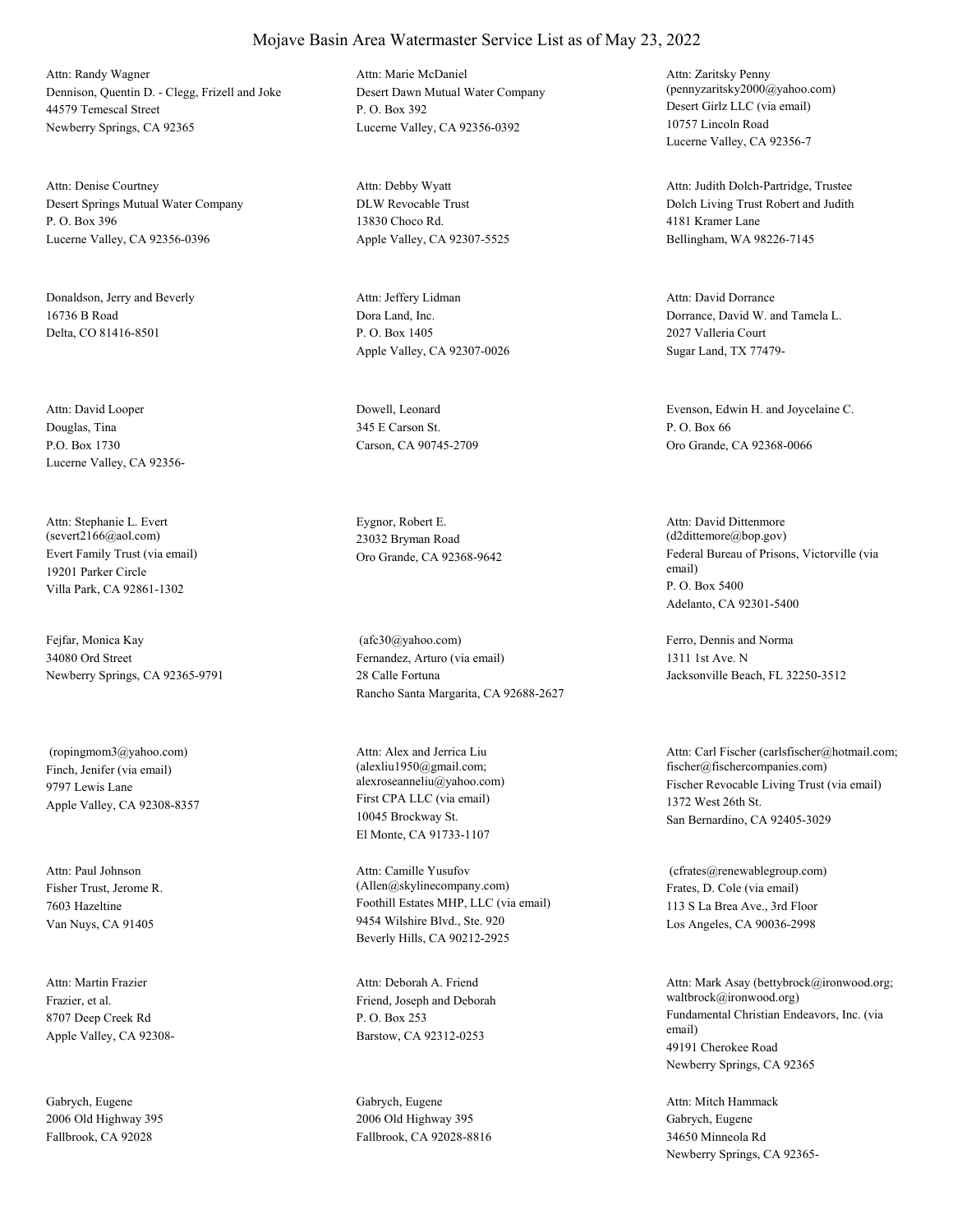Gaeta, Miguel and Maria 9366 Joshua Avenue Lucerne Valley, CA 92356-8273

Garcia, Daniel 223 Rabbit Trail Lake Jackson, TX 77566-3728

Gayjikian, Samuel and Hazel 34534 Granite Road Lucerne Valley, CA 92356- Attn: Brent Peterson

Gordon Acres Water Company P. O. Box 1035 Lucerne Valley, CA 92356-1035

Grill, Nicholas P. and Millie D. (via email) 35350 Mountain View Road Hinkley, CA 92347-9613 Attn: Nick Grill (terawatt@juno.com) Gubler, Hans

Gutierrez, Jose and Gloria 24116 Santa Fe

Hamilton Family Trust 19945 Round Up Way Apple Valley, CA 92308-8338 Attn: Doug and Cheryl Hamilton

Hanson Aggregates WRP, Inc. (via email) P. O. Box 1115 Corona, CA 92878-1115 Attn: Matt Wood (Matt.Wood@Hanson.com)

Harter, Joe and Sue 10902 Swan Lake Road Klamath Falls, OR 97603-9676

Hass, Pauline L. P. O. Box 273

## Mojave Basin Area Watermaster Service List as of May 23, 2022

Gaeta, Trinidad 10551 Dallas Avenue Lucerne Valley, CA 92356 Attn: Jay Storer

Gardena Mission Church, Inc. P. O. Box 304 Lucerne Valley, CA 92356-0304 Attn: Sang Hwal Kim Garg, Om P.

GenOn California South, LP (via email) P. O. Box 337 Daggett, CA 92327-0337 Attn: Jeffrey Edwards (jedwards@fbremediation.com)

Attn: Gina Pellegrini Gray, George F. and Betty E. 975 Bryant Calimesa, CA 92320-1301

P. O. Box 3100

Hinkley, CA 92347 Haas, Bryan C. and Hinkle, Mary H. (via email) 14730 Tigertail Road Apple Valley, CA 92307-5249 Attn: Bryan C. Haas and Mary H. Hinkle (resrvc4you@aol.com) Hackbarth, Edward E. (via email)

> Handrinos, Nicole A. 1140 Parkdale Rd. Adelanto, CA 92301-9308 Attn: William Handrinos

Hareson, Nicholas and Mary 1737 Anza Avenue Vista, CA 92084-3236 Attn: Mary Jane Hareson

Harvey, Lisa M. (via email) P. O. Box 1187 Lucerne Valley, CA 92356- (harveyl.92356@gmail.com) Haskins, James J.

Newberry Springs, CA 92365-<br>
Helendale Community Services District (via email) P. O. Box 359 Helendale, CA 92342-0359 Attn: Craig Carlson (kcox@helendalecsd.org; ccarlson@helendalecsd.org) Helendale School District

Gaines Family Trust, Jack and Mary (via email) 8225 Marina Pacifica Drive N. Long Beach, CA 90803-7006 Attn: Bruce Gaines (bgaines4@verizon.net)

358 Chorus Irvine, CA 92618-1414

Golden State Water Company (via email) 160 Via Verde, Ste. 100 San Dimas, CA 91773-5121 Attn: Nereida Gonzalez (ana.chavez@gswater.com, Nereida.Gonzalez@gswater.com)

Green Acres Estates P. O. Box 29 Apple Valley, CA 92307-0001 Attn: Brian E. Bolin

Landers, CA 92285 Gulbranson, Merlin (via email) 511 Minnesota Ave W Gilbert, MN 55741- Attn: Tamara J Skoglund (TamaraMcKenzie@aol.com)

> 12221 Poplar Street, Unit #3 Hesperia, CA, CA 92344-9287 (hackbarthoffice@gmail.com)

Hanify, Michael D., dba - White Bear Ranch PO BOX 1021 Yermo, CA 92398-1021 Attn: Donald F. Hanify

Harmsen Family Trust (via email) 23920 Community Blvd. Hinkley, CA 92347-9721 Attn: Kenny Harmsen (harmsencow@aol.com)

11352 Hesperia Road, #2 Hesperia, CA 92345-2165

P. O. Box 249 Helendale, CA 92342-0249 Attn: Joshua Behnke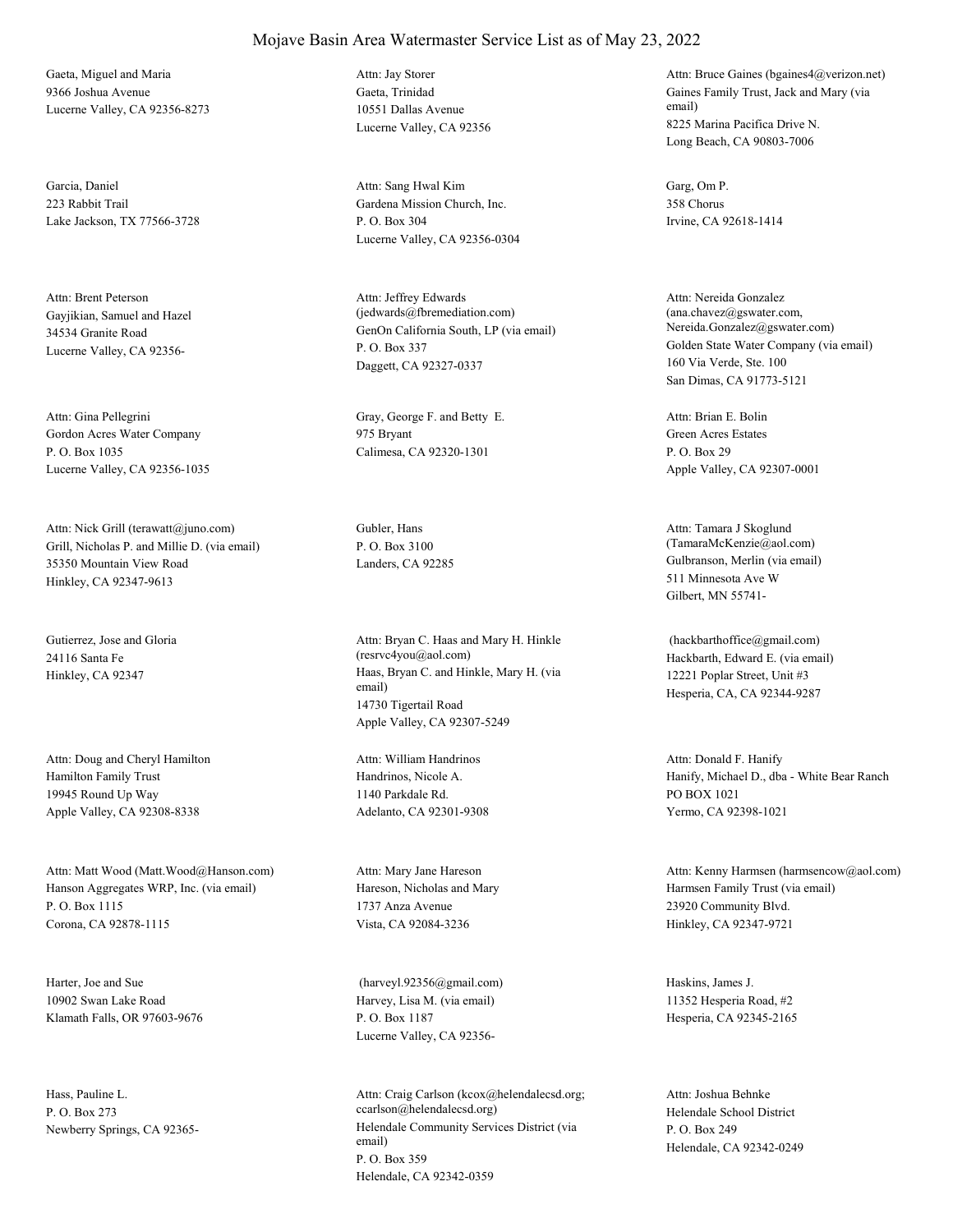Hendley, Rick and Barbara P. O. Box 972 Yermo, CA 92398-0972 Attn: Jeff Gallistel Hensley, Mark P.

Hesperia Venture I, LLC (via email) 10 Western Road Wheatland, WY 82201-8936 Attn: Janie Martines (janiemartines@gmail.com)

Hettinga Revocable Trust (via email) 7280 Eucalyptus Ave Ontario, CA 91762-7704 Attn: Patricia Mohr (ghd123@earthlink.net)

High Desert Associates, Inc. 405 North Indian Hill Blvd. Claremont, CA 91711-4614 Attn: Robert W. Bowcock

Hill Family Trust and Hill's Ranch, Inc. (via email) 84 Dewey Street Ashland, OR 97520- Attn: Katherine Hill (Khill9@comcast.net)

Hollister, Robert H. and Ruth M. 2832 Buendia Mission Viejo, CA 92691- Attn: Joan Rohrer

Holy Heavenly Lake, LLC 1261 S. Lincoln Ave. Monterey Park, CA 91755-5017 Attn: Katherine K Hsu

Horton Family Trust 47716 Fairview Road Newberry Springs, CA 92365-9258 Attn: Gretchen Horton

Hubbard, Ester and Mizuno, Arlean 47722 Kiloran St. Newberry Springs, CA 92365-9529 Attn: Ester Hubbard

Hunt, Ralph M. and Lillian F. P. O. Box 603 Yermo, CA 92398-0603 Attn: Ralph Hunt

35523 Mountain View Rd

Hesperia Water District (via email) 9700 7th Avenue Hesperia, CA 92345-3493 Attn: Jeremy McDonald (jmcdonald@cityofhesperia.us)

Hi Desert Mutual Water Company 23667 Gazana Street Barstow, CA 92311 Attn: Lisset Sardeson

Hi-Grade Materials Company (via email) 17671 Bear Valley Road Hesperia, CA 92345-4902 Attn: Lori Clifton<br>(lclifton@robarenterprises.com)

Hitchin Lucerne, Inc. P. O. Box 749 Lucerne Valley, CA 92356-0749 Attn: Mary Thomas Ho, Ting-Seng and Ah-Git

Holway Jeffrey R and Patricia Gage (via email) 1401 Wewatta St. #1105 Denver, CO 80202-1348 Attn: Jeffrey R Holway and Patricia Gage (patricia.gage@yahoo.com)

Hong, Paul B. and May P. O. Box #1432 Covina, CA 91722-0432 Attn: Paul Hong

Howard, et al. PO Box 10 Park City, MT 59063- Attn: David Howard

Huerta, Hector P. O. Box 2190 Temecula, CA 92593-2190 Attn: John Driscoll

Hyatt, James and Brenda (via email) 31726 Fremont Road Newberry Springs, CA 92365 Attn: Daniel and Karen Gray (calivolunteer@verizon.net) Im, Nicholas Nak-Kyun (via email)

Hinkley, CA 92347-9613 Hesperia - Golf Course, City of (via email) 9700 Seventh Avenue Hesperia, CA 92345-3493 Attn: Jeremy McDonald (jmcdonald@cityofhesperia.us)

> Hesperia, City of (via email) 9700 Seventh Avenue Hesperia, CA 92345-3493 Attn: Jeremy McDonald (tsouza@cityofhesperia.us)

Hiett, Harry L. (via email) P. O. Box 272 Daggett, CA 92327-0272 (leehiett@hotmail.com)

Hilarides 1998 Revocable Family Trust 37404 Harvard Road Newberry Springs, CA 92365 Attn: Frank Hilarides

P.O. Box 20001 Bakersfield, CA 93390-0001

Holway, Jeffrey R 1401 Wewatta St. #1105 Denver, CO 80202-1348

Hood Family Trust 2142 W Paseo Del Mar San Pedro, CA 90732-4557 Attn: Sandra D. Hood

Hu, Minsheng (via email) 33979 Fremont Road Newberry Springs, CA 92365-9136 (dell2342008@gmail.com)

Hunt, Connie (via email) 39392 Burnside Loop Astoria, OR 97103-8248 (hunt5089@outlook.com)

23329 Almarosa Ave. Torrance, CA 90505-3121 (stevekim1026@gmail.com)

### Mojave Basin Area Watermaster Service List as of May 23, 2022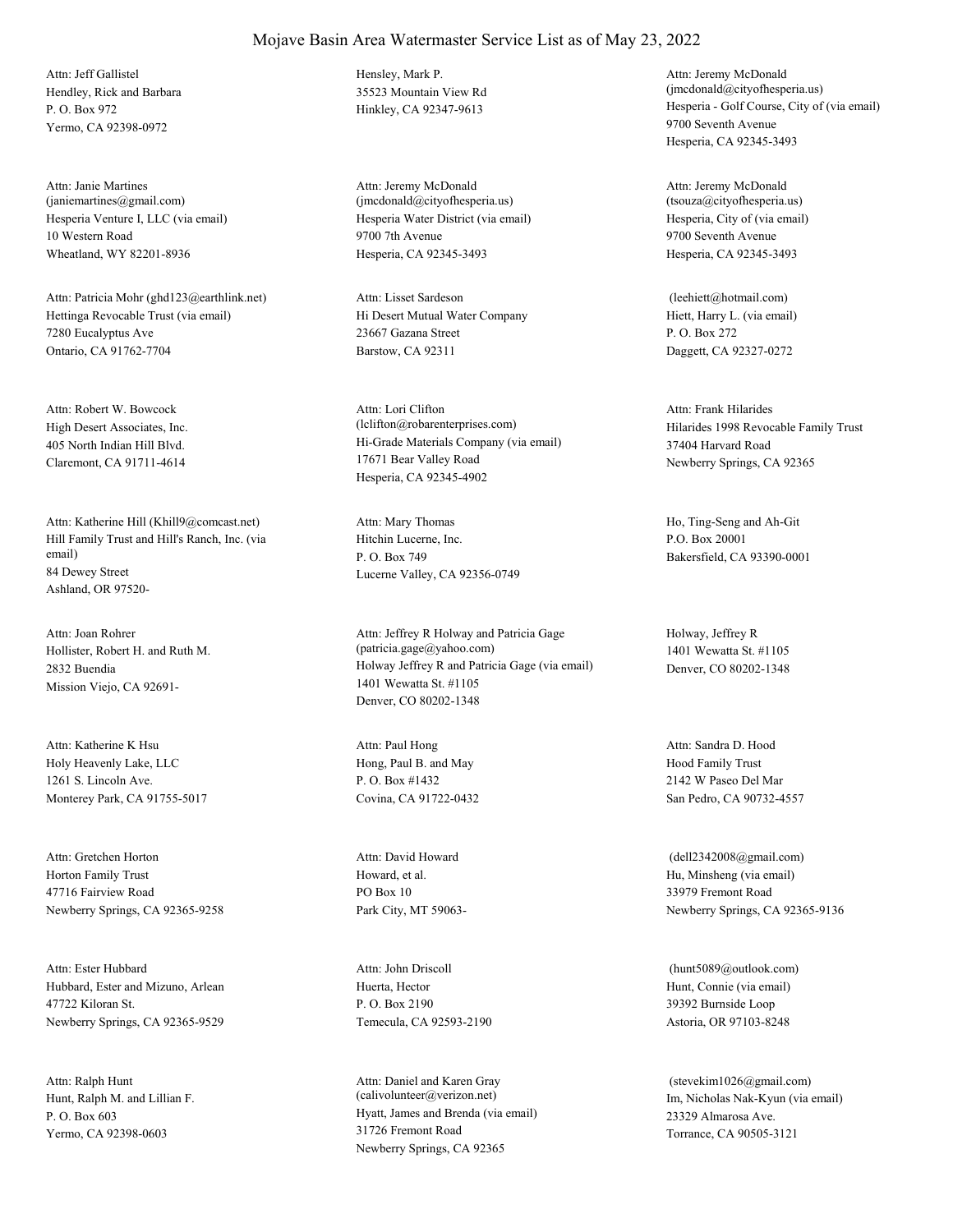Irvin, Bertrand W. 3224 West 111th Street Inglewood, CA 90303-

Jackson, Ray Revocable Trust No. 45801 P.O. Box 8250 Redlands, CA 92375-1450 Attn: Lawrence Dean

Johnson, Carlean 8626 Deep Creek Road

Johnson, Ronald 1156 Clovis Circle Dammeron Valley, UT 84783-5211

Jones, Joette 81352 Fuchsia Ave. Indio, CA 92201-5329

Juniper Riviera County Water District P. O. Box 618 Lucerne Valley, CA 92356-0618 Attn: Lee Logsdon

Kasner, Robert (via email) 11584 East End Avenue Chino, CA 91710-1555

Kemper Campbell Ranch 10 Kemper Campbell Ranch Road - Office Victorville, CA 92395-3357 Attn: Peggy Shaughnessy Kim, Jin S. and Hyun H.

Kim, Ju Sang (via email) 1225 Crestview Dr Fullerton, CA 92833-2206 (juskim67@yahoo.com) Kim, Seon Ja

Kosharek, John and Joann P. O. Box 357

#### Mojave Basin Area Watermaster Service List as of May 23, 2022

Italmood Inc., et. al. (via email) 80 Maple Road Easton, CT 06612-1036 Attn: Sebastian Marzaro (sebastian@italmood.com; italmood@aol.com; sebastian@italmood.com)

Jamboree Housing Corporation (via email) 15940 Stoddard Wells Rd - Office Victorville, CA 92395-2800 Attn: Audrey Goller (linda.rainer@newportpacific.com)

Apple Valley, CA 92308 Johnson, Paul (via email) 10456 Deep Creek Road Apple Valley, CA 92308-8330 Attn: Paul Johnson (johnsonfarming@gmail.com)

> Johnston, Harriet and Johnston, Lawrence W. P. O. Box 401472 Hesperia, CA 92340-1472 Attn: Lawrence W. Johnston

Jordan Family Trust 1650 Silver Saddle Drive Barstow, CA 92311-2057 Attn: Paul Jordan

Karimi, Hooshang 1254 Holmby Ave Los Angeles, CA 90024- Attn: Ash Karimi

 (Robertkasner@aol.com) Katcher, August M. and Marceline 47887 Palo Verde Lane Newberry Springs, CA 92365-9096

> 6 Orange Glen Circle Irvine, CA 92620-1264

34981 Piute Road Newberry Springs, CA 92365-9548

Newberry Springs, CA 92365-0357 Lake Arrowhead Community Services District (via email) P. O. Box 700 Lake Arrowhead, CA 92352-0700 Attn: Catherine Cerri (ccerri@lakearrowheadcsd.com)

Jackson, James N. Jr Revocable Living Trust 1245 S. Arlington Avenue Los Angeles, CA 90019-3517 Attn: James Jackson Jr.

Jess Ranch Water Company (via email) 906 Old Ranch Road Florissant, CO 80816- Attn: Gary A. Ledford (gleddream@gmail.com)

Johnson, Paul - Industrial (via email) 10456 Deep Creek Road Apple Valley, CA 92308-8330 Attn: Paul Johnson  $(iohnsonfarming@gmail.com)$ 

Jones Trust dated March 16, 2002 (via email) 35424 Old Woman Springs Road Lucerne Valley, CA 92356-7237 Attn: Magdalena Jones (mygoldenbiz9@gmail.com)

Jubilee Mutual Water Company P. O. Box 1016 Lucerne Valley, CA 92356 Attn: Ray Gagné

Kasner Family Limited Partnership (via email) 11584 East End Avenue Chino, CA 91710- Attn: Robert R. Kasner (Robertkasner@aol.com)

Kemp, Robert and Rose 48441 National Trails Highway Newberry Springs, CA 92365

Kim, Joon Ho and Mal Boon Revocable Trust 46561 Fairview Road Newberry Springs, CA 92365-9230 Attn: Alan and Annette De Jong

Koering, Richard and Koering, Donna 40909 Mountain View Road Newberry Springs, CA 92365-9414 Attn: Richard Koering

Lake Jodie Property Owners Association (via email) 909 Armory Road, #126 Barstow, CA 92311-5460 Attn: Daniel Lindenman (happytiredwaterdog@yahoo.com)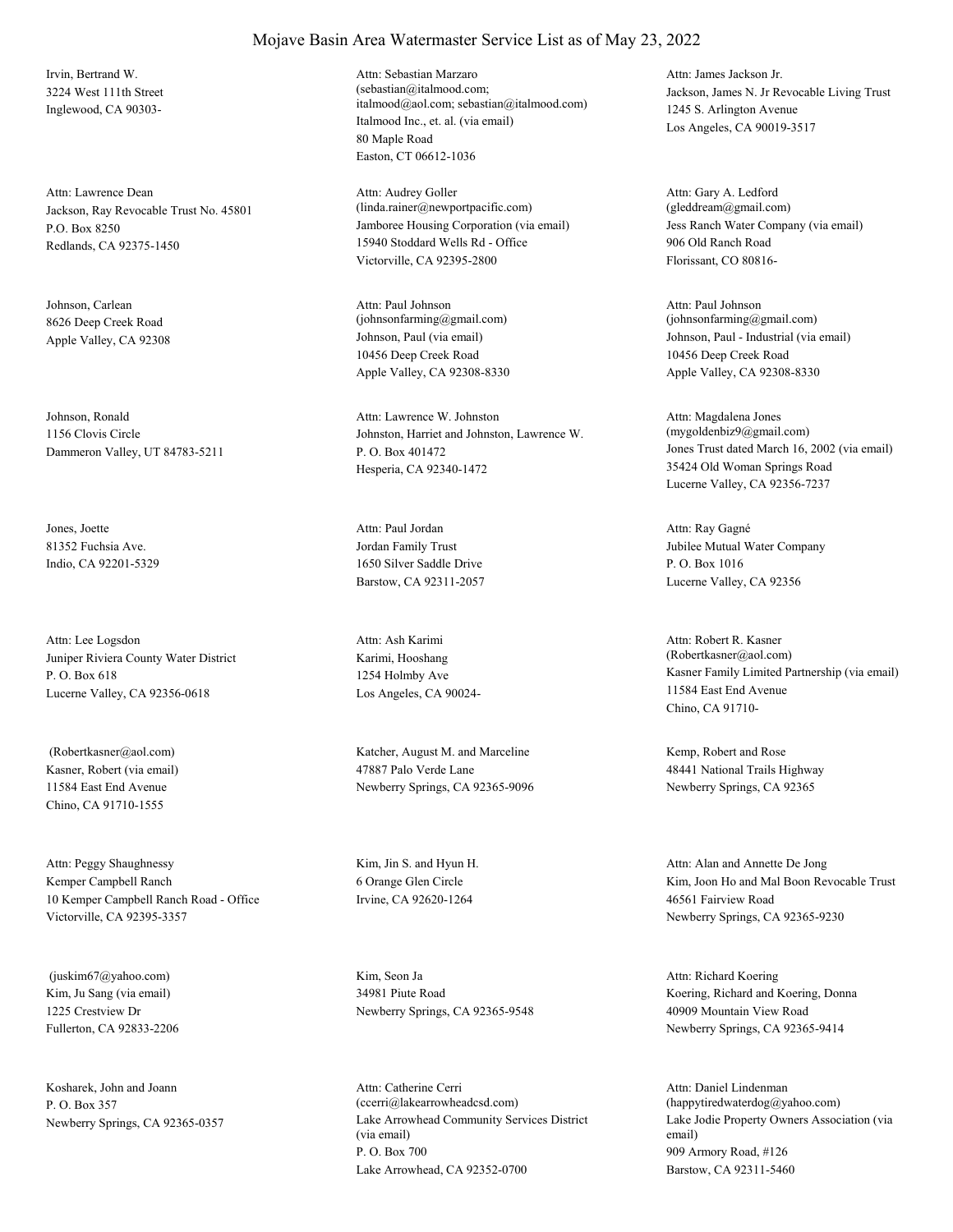Lake Waikiki 230 Hillcrest Drive La Puente, CA 91744-4816 Attn: Nancy Lan

Langley Revocable Trust and Sharon Lanagley P. O. Box 524 Yermo, CA 92398-0524

Lawrence, William W. P. O. Box 98 Newberry Springs, CA 92365 Attn: Robert Lawrence Jr. Lawson, Ernest and Barbara

Lee, Doo Hwan P. O. Box 556 Lucerne Valley, CA 92356-0556

Lenhert, Ronald and Toni 10083 Deep Creek Rd. Apple Valley, CA 92308-8322

Liberty Utilities (Apple Valley Ranchos Water) Corp. (via email) P. O. Box 7005 Apple Valley, CA 92307 Attn: Eric Larsen (eric.larsen@libertyutilities.com; tony.pena@libertyutilities.com)

Lopez, Baltazar 12318 Post Office Rd Lucerne Valley, CA 92356- Attn: Patricia Miranda

Lucerne Valley Mutual Water Company P. O. Box 1311 Lucerne Valley, CA 92356 Attn: Gwen L. Bedics

Luckey 2010 Revocable Trust 10967 Kelvington Ln Apple Valley, CA 92308-3647 Attn: Carolyn J. Luckey

Lake Wainani Owners Association (via email) 2812 Walnut Avenue, Suite A Tustin, CA 92780-7053 Attn: c/o J.C. UPMC, Inc Lori Rodgers (timrohmbuilding@gmail.com) Lam, Phillip (via email)

Langley, James (via email) 12277 Apple Valley Road, Ste. #120 Apple Valley, CA 92308-1701 (jlangley@kurschgroup.com)

20277 Rock Springs Road Apple Valley, CA 92308-8740

Lee, et al., Sepoong and Woo Poong #6 Ensueno East Irvine, CA 92620- Attn: Sepoong & Woo Poong Lee

LHC Alligator, LLC P. O. Box 670 Upland, CA 91785-0670 Attn: Brad Francke

Lin, Kuan Jung and Chung, Der-Bing 2026 Turnball Canyon Hacienda Heights, CA 91745- Attn: James Lin

Low, Dean (via email) 3 Panther Creek Ct. Henderson, NV 89052-

Lucerne Valley Partners 9903 Santa Monica Blvd., PMB #541 Beverly Hills, CA 90212-1671 Attn: Manoucher Sarbaz

Luz Solar Partners Ltd. IX (via email) 437 Madison Ave., 22nd Floor, Ste. A New York, NY 10022 Attn: Kelly Darren (dkelly@terra-gen.com) 864 Sapphire Court Pomona, CA 91766-5171 (PhillipLam99@Yahoo.com)

Lavanh, et al. 18203 Yucca St. Hesperia, CA 92345- Attn: Vanessa Laosy

Lee, Anna K. and Eshban K. (via email) 10979 Satsuma St Loma Linda, CA 92354-6113 Attn: Anna K. Lee (aklee219@gmail.com)

Lee, Vin Jang T. 41717 Silver Valley Road Newberry Springs, CA 92365 Attn: Eric Archibek

Liang, Yuan - I and Tzu - Mei Chen 4192 Biscayne St Chino, CA 91710-3196 Attn: Billy Liang

Lo, et al. 5535 North Muscatel, Avenue San Gabriel, CA 91776-1724 Attn: Manshan Gan

 (lowgo.dean@gmail.com) Lua, Michael T. and Donna S. 18838 Aldridge Place Rowland Heights, CA 91748-4890

> Lucerne Vista Mutual Water Company (via email) P. O. Box 677 Lucerne Valley, CA 92356-0677 Attn: Marian Walent (LVVMC677@gmail.com)

M Bird Construction 1613 State Street, Ste. 10 Barstow, CA 92311-4162 Attn: Eugene R. & Vickie R. Bird

## Mojave Basin Area Watermaster Service List as of May 23, 2022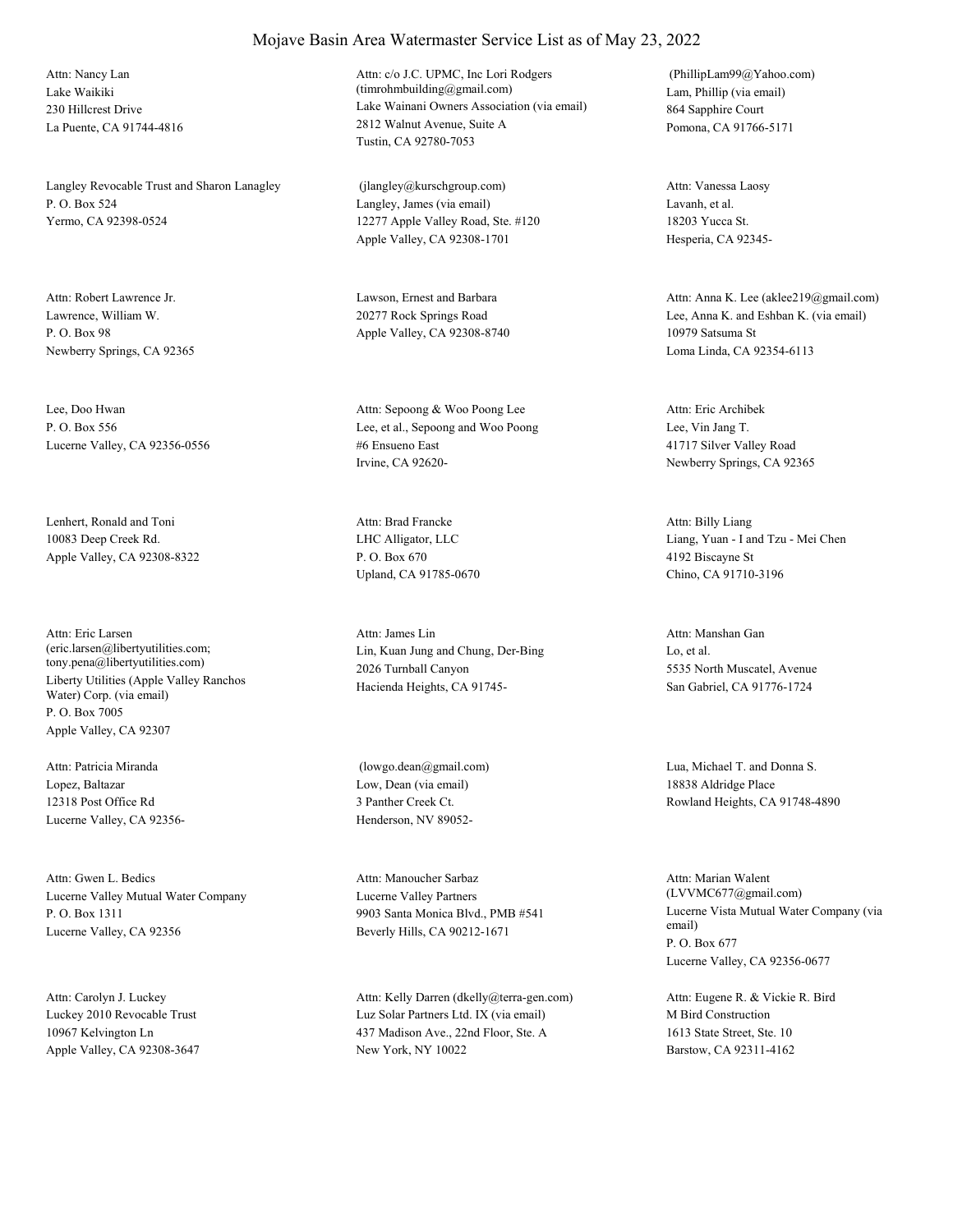M.B. Landscaping and Nursery, Inc. 20300 Figueroa Street Carson, CA 90745-1212 Attn: Maria Martinez

Manning, Sharon S. 19332 Balan Road Rowland Heights, CA 91748-4017 Attn: Jimmy Berry

Marshall, Charles 32455 Lakeview Road Newberry Springs, CA 92365-9482

McKinney, Paula 144 East 72nd Tacoma, WA 98404-1060

Miller Living Trust 7588 San Remo Trail Yucca Valley, CA 92284-9228 Attn: Donna Miller

MLH, LLC (via email) P. O. Box 2611 Apple Valley, CA 92307-0049 Attn: Thomas A. Hrubik (tahgolf@aol.com)

Mojave Water Agency (via email) 13846 Conference Center Drive Apple Valley, CA 92307-4377 Attn: Doug Kerns (tmccarthy@mojavewater.org) Monaco Investment Company

Moss, Lawrence W. and Helen J. 38338 Old Woman Springs Road Spc# 56 Lucerne Valley, CA 92356-8116

Murphy, Jean 46126 Old National Trails Highway Newberry Springs, CA 92365-9025

New Springs Limited Partnership (via email) 4192 Biscayne St. Chino, CA 91710-3196 Attn: Billy Liang (flossdaily@hotmail.com; asaliking@yahoo.com) Newberry Community Services District

Mahioubi, Afsar S. 46622 Fairview Road Newberry Springs, CA 92365 Attn: Robert Saidi

Marcroft, James A. and Joan P. O. Box 519 Newberry Springs, CA 92365 Attn: Allen Marcroft

Martin, Michael D. and Arlene D. 32942 Paseo Mira Flores San Juan Capistrano, CA 92675

Mead Family Trust 31314 Clay River Road Barstow, CA 92311-2057 Attn: Olivia L. Mead

Mitsubishi Cement Corporation (via email) 5808 State Highway 18 Lucerne Valley, CA 92356-8179 Attn: David Rib (drib@mitsubishicement.com)

Mojave Desert Land Trust (via email) P. O. Box 1544 Joshua Tree, CA 92252-0849 Attn: Amy Langston (alangston@mdlt.org)

9903 Santa Monica Blvd., PMB #541 Beverly Hills, CA 90212-1671 Attn: Manoucher Sarbaz

Most Family Trust 23780 Cuyama Road Apple Valley, CA 92307-6723 Attn: Jennie Most

Music, Zajo (via email) 43830 Cottonwood Rd Newberry Springs, CA 92365-8510 (z.music5909@gmail.com)

P. O. Box 206 Newberry Springs, CA 92365-0206 Attn: Jodi Howard

Maloney, Janice Hawes P. O. Box 356 Los Gatos, CA 95030-0356 Attn: Nichola Hawes Stein

Mariana Ranchos County Water District (via email) 9600 Manzanita Street Apple Valley, CA 92308-8605 Attn: James M. Hansen, Jr. (gmmrcwd@gmail.com; gm@mrcwd.org)

McCollum, Charles L. 15074 Spruce St Hesperia, CA 92345-2950 Attn: Rod Sexton

Milbrat, Irving H. P. O. Box 487 Newberry Springs, CA 92365-0487 Attn: David I. Milbrat

Mizrahie, et al. 4105 W. Jefferson Blvd. Los Angeles, CA 90048- Attn: Philip Mizrahie

Mojave Solar, LLC (via email) 42134 Harper Lake Road Hinkley, CA 92347-9305 Attn: Mahnas Ghamati (mahnaz.ghamati@atlantica.com)

Morris Trust, Julia V. (via email) 7649 Cypress Dr. Lanexa, VA 23089-9320 Attn: Ken Elliot (Billie@ElliotsPlace.com)

Mulligan, Robert and Inez 35575 Jakobi Street Saint Helens, OR 97051-1194 Attn: Dennis Hills

Navajo Mutual Water Company (via email) 21724 Hercules St. Apple Valley, CA 92308-8490 Attn: James Hansen (gm@marianaranchoscwd.org)

Newberry Springs Recreational Lakes Association (via email) 32935 Dune Road, Space 10 Newberry Springs, CA 92365- Attn: Jeff Gaastra (jeff@weaponsedge.com)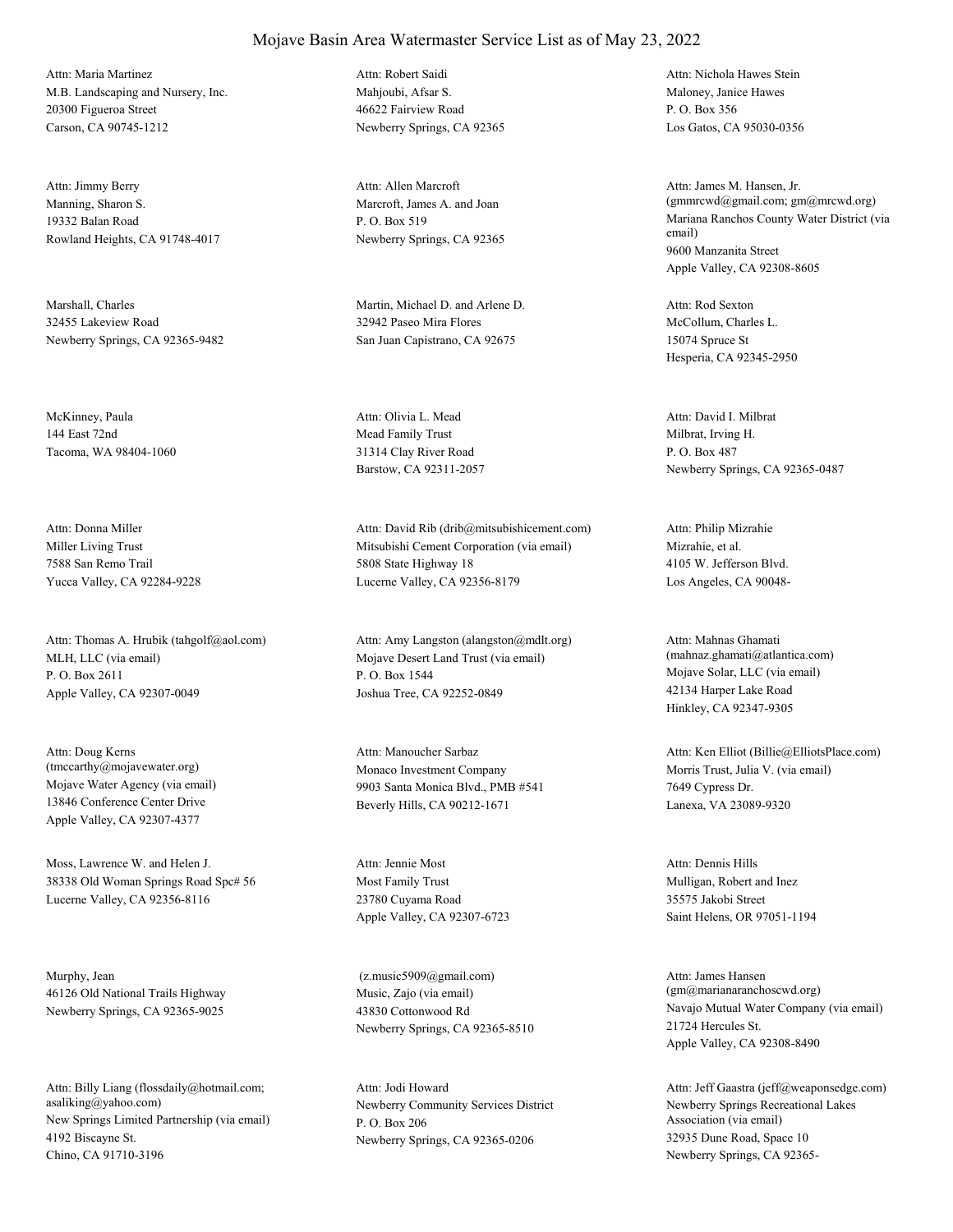Norris Trust, Mary Ann 29611 Exeter Street Lucerne Valley, CA 92356-8261 Attn: Mary Ann Norris

Nunn Family Trust P. O. Box 545 Apple Valley, CA 92307-0010 Attn: Pearl or Gail Nunn

Odessa Water District (via email) 220 E. Mountain View Street, Suite A Barstow, CA 92311-2888 Attn: Kody Tompkins (ktompkins@barstowca.org) Ohai, Reynolds and Dorothy

Oro Grande School District P. O. Box 386 Oro Grande, CA 92368-0386 Attn: Nick Higgs

Pak, Kae Soo and Myong Hui Kang P. O. Box 1835 Lucerne Valley, CA 92356-1835

Pearce, Craig L. 127 Columbus Dr Punxsutawney, PA 15767-1270

Phelan Piñon Hills Community Services District (via email) 4176 Warbler Road Phelan, CA 92371-8819 Attn: Sean Wright (swright@pphcsd.org; dbartz@pphcsd.org; llowrance@pphcsd.org) Poland, John R. and Kathleen A.

Porter, Timothy M. 34673 Little Dirt Road Newberry Springs, CA 92365-9646

Pruett, Andrea P. O. Box 37 Newberry Springs, CA 92365

Rancheritos Mutual Water Company (via email) P. O. Box 348 Apple Valley, CA 92307 Attn: Elizabeth Murena (waterboy7F8@msn.com; etminav@aol.com) NSSLC, Inc. (via email) 9876 Moon River Circle Fountain Valley, CA 92708-7312 Attn: Kenton Eatherton (keatherton@verizon.net)

O. F. D. L., Inc. (via email) 32935 Dune Road, #10 Newberry Springs, CA 92365-9175 Attn: Jeff Gaastra (jeffgaastra@gmail.com; andy@seesmachine.com; bbswift4044@cox.net)

13450 Monte Vista Chino, CA 91710-5149 Attn: Dorothy Ohai

P and H Engineering and Development Corporation 1423 South Beverly Glen Blvd. Apt. A Los Angeles, CA 90024-6171 Attn: Taghi Shoraka

Patino, José 3914 W. 105th Street Inglewood, CA 90303-1815

Perko, Bert K. P. O. Box 762 Yermo, CA 92398-0762

5511 Tenderfoot Drive Fontana, CA 92336-1156 Attn: John Poland Polich, Donna

Precision Investments Services, LLC 791 Price Street, #160 Pismo Beach, CA 93449-2529 Attn: Carin McKay Price, Donald and Ruth

Quakenbush, Samuel R. (via email) 236 Iris Drive Martinsburg, WV 25404-1338 (s\_quakenbush@yahoo.com)

Reed, Mike 9864 Donaldson Road Lucerne Valley, CA 92356-8105 Nuñez, Luis Segundo 9154 Golden Seal Court Hesperia, CA 92345-0197

Oasis World Mission (via email) P. O. Box 45 Apple Valley, CA 92307-0001 Attn: Chun Soo Ahn (chunsooahn@naver.com)

Omya California, Inc. (via email) 7225 Crystal Creek Rd Lucerne Valley, CA 92356-8646 Attn: Craig Maetzold (craig.maetzold@omya.com)

Pacific Gas and Electric Company (via email) 22999 Community Blvd. Hinkley, CA 92347-9592 Attn: Jessica Bails (J4Dx@pge.com)

Paustell, Joan Beinschroth (via email) 10275 Mockingbird Ave. Apple Valley, CA 92308-8303 (wndrvr@aol.com)

Pettigrew, Dan 285 N Old Hill Road Fallbrook, CA 92028-2571

75 3rd Avenue #4 Chula Vista, CA 91910-1714

933 E. Virginia Way Barstow, CA 92311-4027

Quiros, Fransisco J. and Herrmann, Ronald 35969 Newberry Rd Newberry Springs, CA 92365-9438 Attn: Ron Herrmann

Rhee, Andrew N. (via email) P. O. Box 989 Lucerne Valley, CA 92356-0989 (LucerneJujubeFarm@hotmail.com)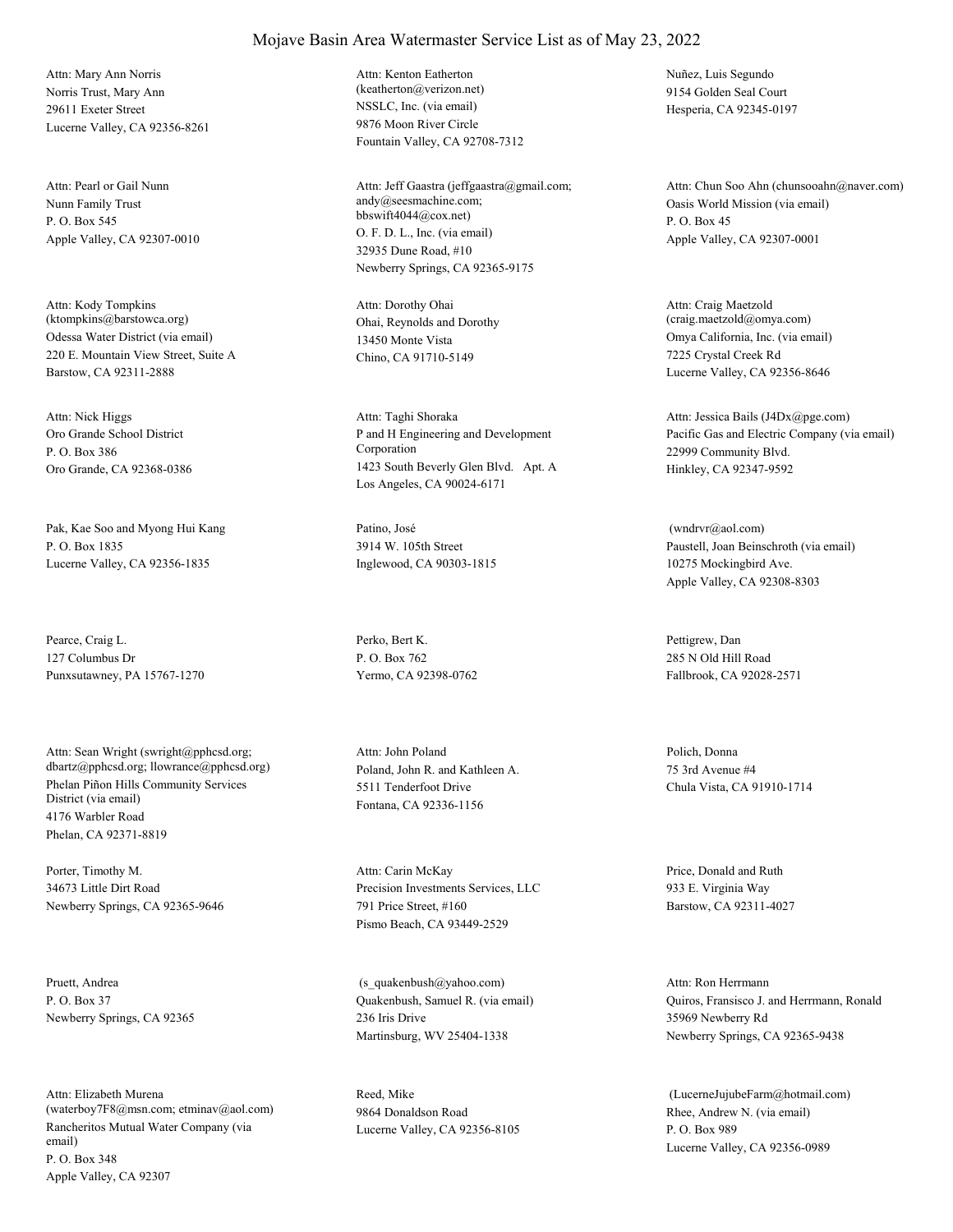Rice, Henry C. and Diana 31823 Fort Cady Rd. Newberry Springs, CA 92365- Attn: Kelly Rice

Rivero, Fidel V. 612 Wellesly Drive Corona, CA 92879-0825

Rossi Family Trust, James Lawrence Rossi and Naomi P. O. Box 120 Templeton, CA 93465-0120 Attn: Susan Sommers

Ruisch Trust, Dale W. and Nellie H. 10807 Green Valley Road Apple Valley, CA 92308-3690 Attn: Dale W. Ruisch

Saba Family Trust dated July 24, 2018 (via email) 212 Avenida Barcelona San Clemente, CA 92672-5468 Attn: Sara Fortuna (sarajfortuna@gmail.com; fourteengkids@aol.com) Sagabean-Barker, Kanoeolokelani L. (via

San Bernardino Co Barstow - Daggett Airport 777 E. Rialto Ave San Bernardino, CA 92415-1005 Attn: Rebecca Mancha

San Bernardino County Service Area 42 (via email) 222 W. Hospitality Lane, 2nd Floor San Bernardino, CA 92415-0450 Attn: Jared Beyeler (ssamaras@sdd.sbcounty.gov; jbeyeler@sdd.sbcounty.gov; waterquality@sdd.sbcounty.gov)

Scray, Michelle A. Trust (via email) 16869 State Highway 173 Hesperia, CA 92345-9381 Attn: Michelle Scray (mcscray@aol.com)

Sheep Creek Water Company P. O. Box 291820 Phelan, CA 92329-1820 Attn: Chris Cummings Sheng, Jen

#### Rim Properties, A General Partnership 15434 Sequoia Road Hesperia, CA 92345-1667 Attn: Ian Bryant

Mojave Basin Area Watermaster Service List as of May 23, 2022

Rizvi, S.R Ali (via email) 10917 Admirals Bay St. Victorville, CA 92392-4819 (RayRizvi@Yahoo.com)

Royal Way (via email) 11845 Olympic Boulevard, Suite 625 Los Angeles, CA 90064- Attn: John D. Zemanek (jz@zmlawpc.com)

S and B Brothers, LLC 1423 S. Beverly Glen Blvd., Ste. A Los Angeles, CA 90024-6171 Attn: Sherwin Shoraka

email) 42224 Valley Center Rd Newberry Springs, CA 92365 Attn: Kanoe Barker (kanoebarker@yahoo.com)

San Bernardino County - High Desert Detention Center (via email) 222 W. Hospitality Lane, 2nd Floor - SDW San Bernardino, CA 92415-0415 Attn: Jared Beyeler (waterquality@sdd.sbcounty.gov)

San Bernardino County Service Area 64 (via email) 222 W. Hospitality Lane, 2nd Floor - SDW San Bernardino, CA 92415-0450 Attn: Jared Beyeler (ssamaras@sdd.sbcounty.gov; jbeyeler@sdd.sbcounty.gov; waterquality@sdd.sbcounty.gov)

Service Rock Products Corporation (via email) P. O. Box 3600 Corona, CA 92878-3600 Attn: Jackie McEvoy (jackiem@rrmca.com)

5349 S Sir Richard Dr Las Vegas, NV 89110-0100 Rios, Mariano V. P. O. Box 1864 Barstow, CA 92312-1864 Attn: Josie Rios

Robertson's Ready Mix P.O. Box 3600 Corona, CA 92878-3600 Attn: Jackie McEvoy

Rue Ranch, Inc. P. O. Box 133109 Big Bear Lake, CA 92315-8915 Attn: Sam Marich

S and E 786 Enterprises, LLC (via email) 3300 S. La Cienega Blvd. Los Angeles, CA 90016-3115 Attn: Jafar Rashid (jr123realestate@gmail.com)

Samra, Jagtar S. (via email) 10415 Edgebrook Way Northridge, CA 91326-3952 (BILLU711@Yahoo.com)

San Bernardino County Service Area 29 (via email) 222 W. Hospitality Lane, 2nd Floor (Spec San Bernardino, CA 92415-0450 Attn: Trevor Leja (trevor.leja@sdd.sbcounty.gov)

San Bernardino County Service Area 70J (via email) 222 W. Hospitality Lane, 2nd Floor - SDW San Bernardino, CA 92415-0450 Attn: Jared Beyeler (ssamaras@sdd.sbcounty.gov; jbeyeler@sdd.sbcounty.gov; waterquality@sdd.sbcounty.gov)

Sexton, Rodney A. and Sexton, Derek R. P.O. Box 155 Rim Forest, CA 92378- Attn: Rod Sexton

Sheppard, Thomas and Gloria (via email) 33571 Fremont Road Newberry Springs, CA 92365-9520 (gloriasheppard14@gmail.com)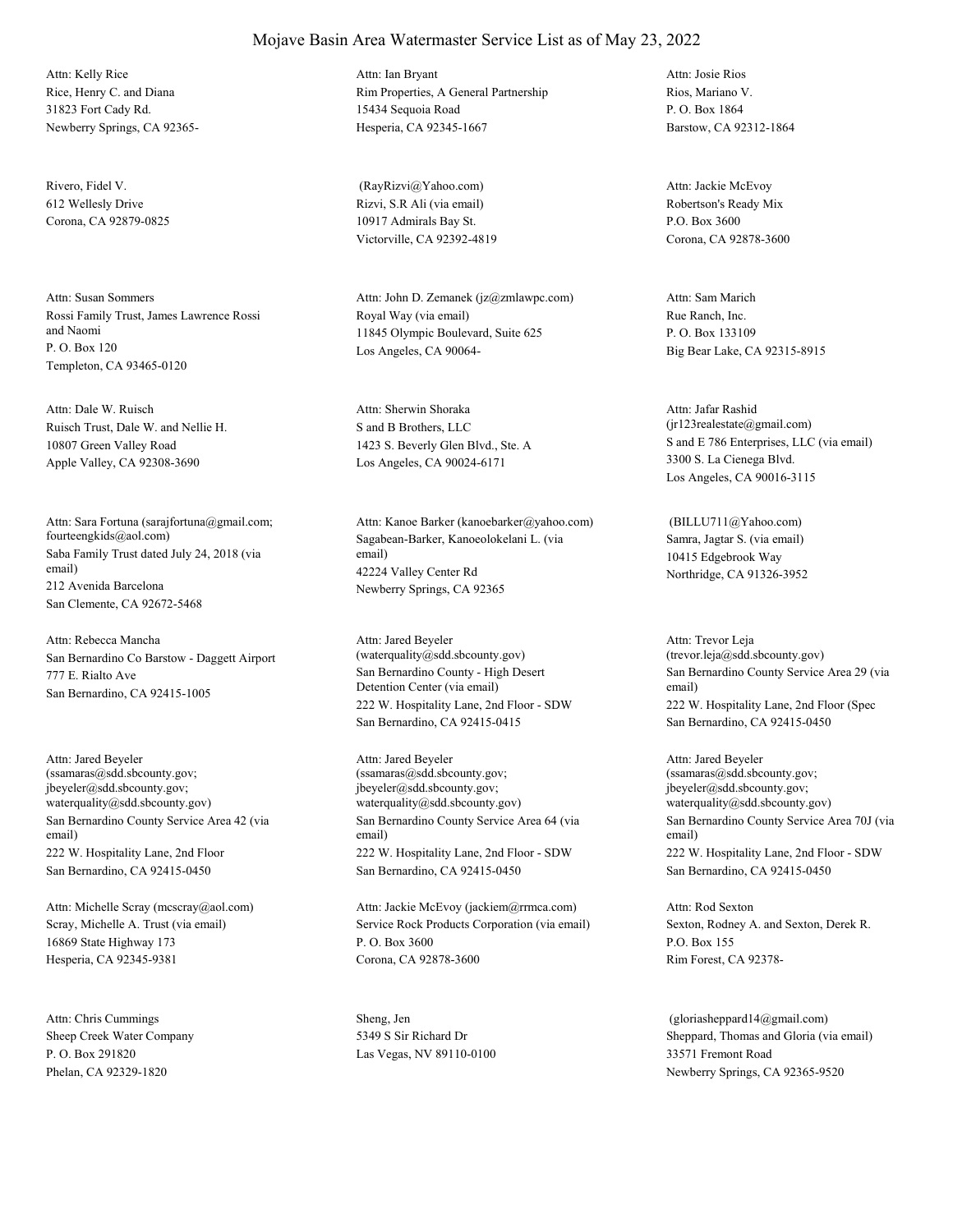Short, Jerome E. P. O. Box 1104 Barstow, CA 92312-1104

Smith, Denise dba Amerequine Beauty, Inc P. O. Box 188 Newberry Springs, CA 92365-0188 Attn: Denise Smith Smith, Porter and Anita

Son's Ranch P. O. Box 1767 Lucerne Valley, CA 92356 Attn: Chan Kyun Son

Specialty Minerals, Inc. (via email) P. O. Box 558 Lucerne Valley, CA 92356-0558 Attn: Joshua Eberhardy (joshua.eberhardy@mineralstech.com)

Spring Valley Lake Association (via email) SVL Box 7001 Victorville, CA 92395-5107 Attn: Eric Miller (emiller@svla.com; alogan@svla.com;) Spring Valley Lake Country Club

Starke, George A. and Jayne E. (via email) 8743 Vivero Street Rancho Cucamonga, CA 91730-1152 (chiefgs@verizon.net) Storm, Randall

Summit Valley Ranch, LLC (via email) 220 Montgomery Street, Suite PH-10 San Francisco, CA 94104-3433 Attn: Alexandra Lioanag (sandra@halannagroup.com)

Synagro-WWT, Inc. (dba Nursury Products, LLC) (via email) P. O. Box 1439 Helendale, CA 92342- Attn: Venny Vasquez (lbaroldi@synagro.com)

Tapie, Raymond L. 73270 Desert Greens Dr N Palm Desert, CA 92260-1206

Thomas, Stephen and Lori 4890 Topanga Canyon Bl. Woodland Hills, CA 91364-4229 Attn: Stephen Thomas

#### Mojave Basin Area Watermaster Service List as of May 23, 2022

Silver Lakes Association P. O. Box 179 Helendale, CA 92342-0179 Attn: Westly Campbell

8443 Torrell Way San Diego, CA 92126-1254

Soppeland Revocable Trust (via email) 12138 Industrial Blvd, Ste 100 Victorville, CA 92395-4757 Attn: Jason Lamoreaux (JL@LamorGroup.com)

Sperry, Wesley P. O. Box 303 Newberry Springs, CA 92365-0303

7070 SVL Box Victorville, CA 92395-5152 Attn: Mitchell Brown

51432 130th Street Byars, OK 74831-7357

Sundown Lakes, Inc. (via email) 2141 Chelsea Road Palos Verdes, CA 90274- Attn: Mark Richardson

Szynkowski, Ruth J. 46750 Riverside Rd. Newberry Springs, CA 92365-9738 Attn: Russell Szynkowski

Teisan, Jerry (via email) P. O. Box 2089 Befair, WA 98528-2089 (jerryteisan@gmail.com) Thayer, Sharon

Thompson Living Trust, James A. and Sula B. 22815 Del Oro Road Apple Valley, CA 92308 Attn: Lynnette L. Thompson

Singh, et al. (via email) 4972 Yearling Avenue Irvine, CA 92604-2956 Attn: Nepal Singh (NepalSingh@yahoo.com)

Snowball Development, Inc. (via email) P. O. Box 2926 Victorville, CA 92393-2926 Attn: Steve Kim (stevekim1026@gmail.com)

Southern California Edison Company (via email) 2 Innovation Way, 2nd Floor Pomona, CA 91768-2560 Attn: Erika Clement (Shannon.Oldenburg@SCE.com; erika.clement@sce.com)

Spillman, James R. and Nancy J. 12132 Wilshire Lucerne Valley, CA 92356-8834

St. Antony Coptic Orthodox Monastery P. O. Box 100 Barstow, CA 92311-0100 Attn: Father Sarapamon

Sudmeier, Glenn W. 14253 Highway 138 Hesperia, CA 92345-9422

(mark@richardsonsrv.com) Sunray Land Company, LLC (via email) P. O. Box 2576 Boise, ID 83701-2576 Attn: Clenera, LLC (cre.notices@clenera.com)

> Tallakson Family Revocable Trust (via email) 11100 Alto Drive Oak View, CA 93022-9535 Attn: Bill and Elizabeth Tallakson (billtallakson@sbcglobal.net)

35924 Harvard Drive Newberry Springs, CA 92365-9637

Thompson Living Trust, R.L. and R.A. 9141 Deep Creek Road Apple Valley, CA 92308-8351 Attn: Rodger Thompson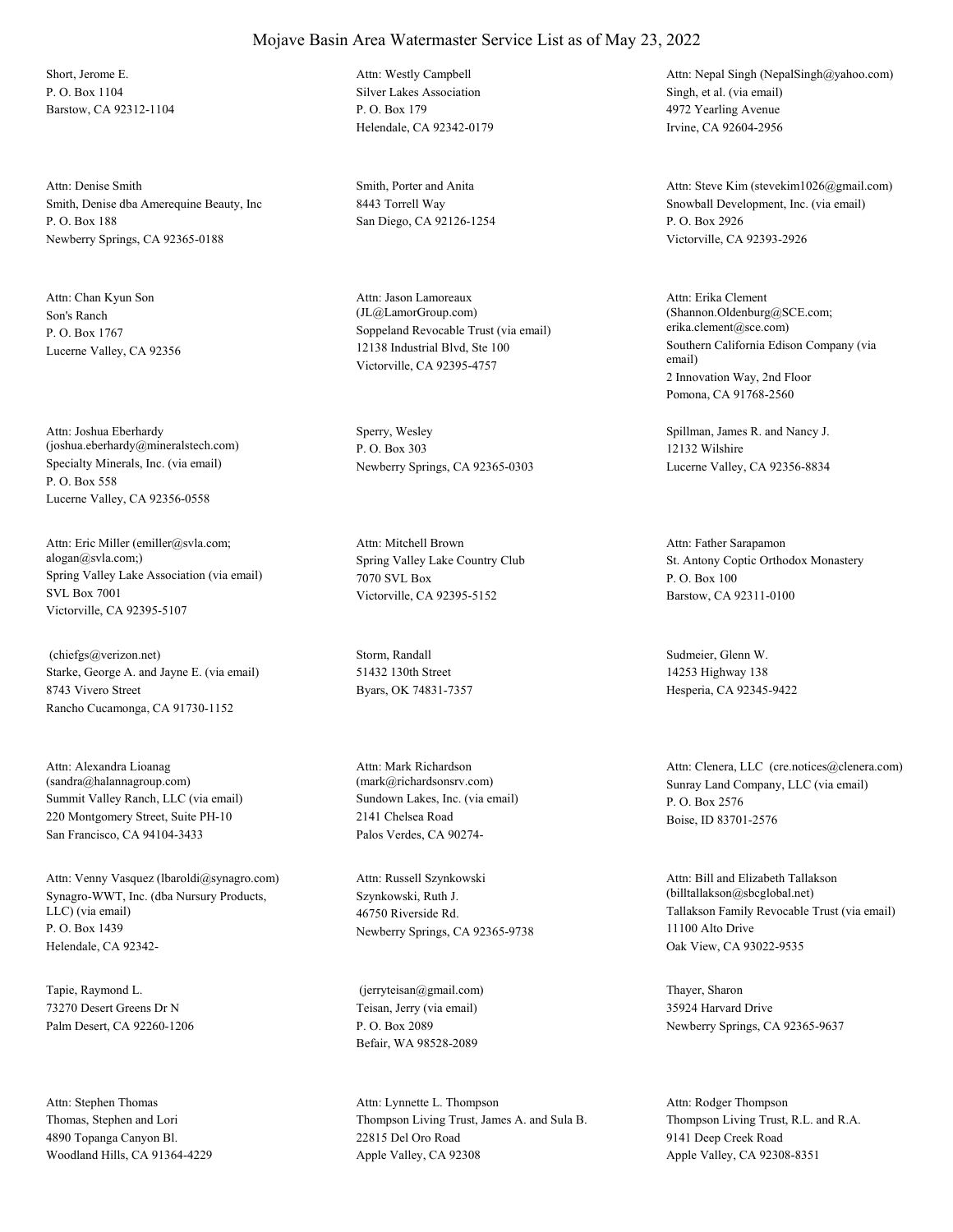Thrasher, Gary 14024 Sunflower Lane Oro Grande, CA 92368-9617

Troeger Family Trust, Richard H. (via email) P. O. Box 882 Wrightwood, CA 92397 Attn: Mike Troeger (mjtroeger@yahoo.com) Turner, Terry

Vaca, Andy and Teresita S. 5550 Avenue Juan Bautista Riverside, CA 92509-5613

Van Dam Revocable Trust, E and S 26599 Community Blvd. Barstow, CA 92311-9779 Attn: Eldert and Susan Van Dam

Vernola Trust, Pat and Mary Ann P. O. Box 2190 Temecula, CA 92593-2190 Attn: John Driscoll

Victorville Water District, ID#1 (via email) P. O. Box 5001 Victorville, CA 92393-5001 Attn: Arnold Villarreal (avillarreal@victorvilleca.gov; kmetzler@victorvilleca.gov)

Vogler, Albert H. 17612 Danbury Ave. Hesperia, CA 92345-7073

Wang, Steven (via email) 2551 Paljay Avenue Rosemead, CA 91770-3204 (Jlow3367@gmail.com)

Weems, Lizzie 15940 Stoddard Wells Rd Victorville, CA 92395-2800

## Mojave Basin Area Watermaster Service List as of May 23, 2022

Thunderbird County Water District P. O. Box 1105 Apple Valley, CA 92307-1105 Attn: Christine Bispo

726 Arthur Lane

Van Bastelaar, Alphonse 45475 Martin Road Newberry Springs, CA 92365-9625 Attn: Dean Van Bastelaar

Van Leeuwen Trust, John A. and Letie 44128 Silver Valley Road Newberry Springs, CA 92365-9588 Attn: Jacob Bootsma

Victor Valley Community College District 18422 Bear Valley Road Victorville, CA 92395-5850 Attn: John Nahlen

Victorville Water District, ID#1 (via email) P. O. Box 5001 Victorville, CA 92393-5001 Attn: Arnold Villarreal (avillarreal@victorvilleca.gov; ccun@victorvilleca.gov)

Wagner Living Trust 22530 Calvert Street Woodland Hills, CA 91367-1704 Attn: Joan Wagner

Ward, Ken and Barbara (via email) 14141 State Hwy 138 Hesperia, CA 92345-9339 Attn: Barbara Allard-Ward (kenbombero@aol.com; allardward@aol.com)

Weeraisinghe, Maithri N. P. O. Box 487 Barstow, CA 92312-0487 Triple H Partnership 35870 Fir Ave Yucaipa, CA 92399-9635 Attn: Jim Hoover

Santa Maria, CA 93455-7403 Union Pacific Railroad Company (via email) HC1 Box 33 Kelso, CA 92309- Attn: Aurelio Ibarra (aibarra@up.com; powen@up.com)

> Van Dam Family Trust, Glen and Jennifer (via email) 3190 Cottonwood Avenue San Jacinto, CA 92582-4741 Attn: Glen and Jennifer Van Dam (gvandam@verizon.net)

Vanhoops Holdings, LP 8328 Valmont Road Boulder, CO 80301-4813 Attn: Traci Hoops

Victor Valley Memorial Park 17150 C Street Victorville, CA 92395-3330 Attn: Deidra Hitt

Victorville Water District, ID#2 (via email) P. O. Box 5001 Victorville, CA 92393-5001 Attn: Arnold Villarreal (sashton@victorvilleca.gov; avillarreal@victorvilleca.gov; dmathews@victorvilleca.gov)

Wakula Family Trust 11741 Ardis Drive Garden Grove, CA 92841-2423 Attn: Christian Joseph Wakula

Ward, Raymond P. O. Box 358 Newberry Springs, CA 92365-0358

Werner, Andrew J. (via email) 1718 N Sierra Bonita Ave Los Angeles, CA 90046-2231  $(and$ rewwerner $11@g$ mail.com)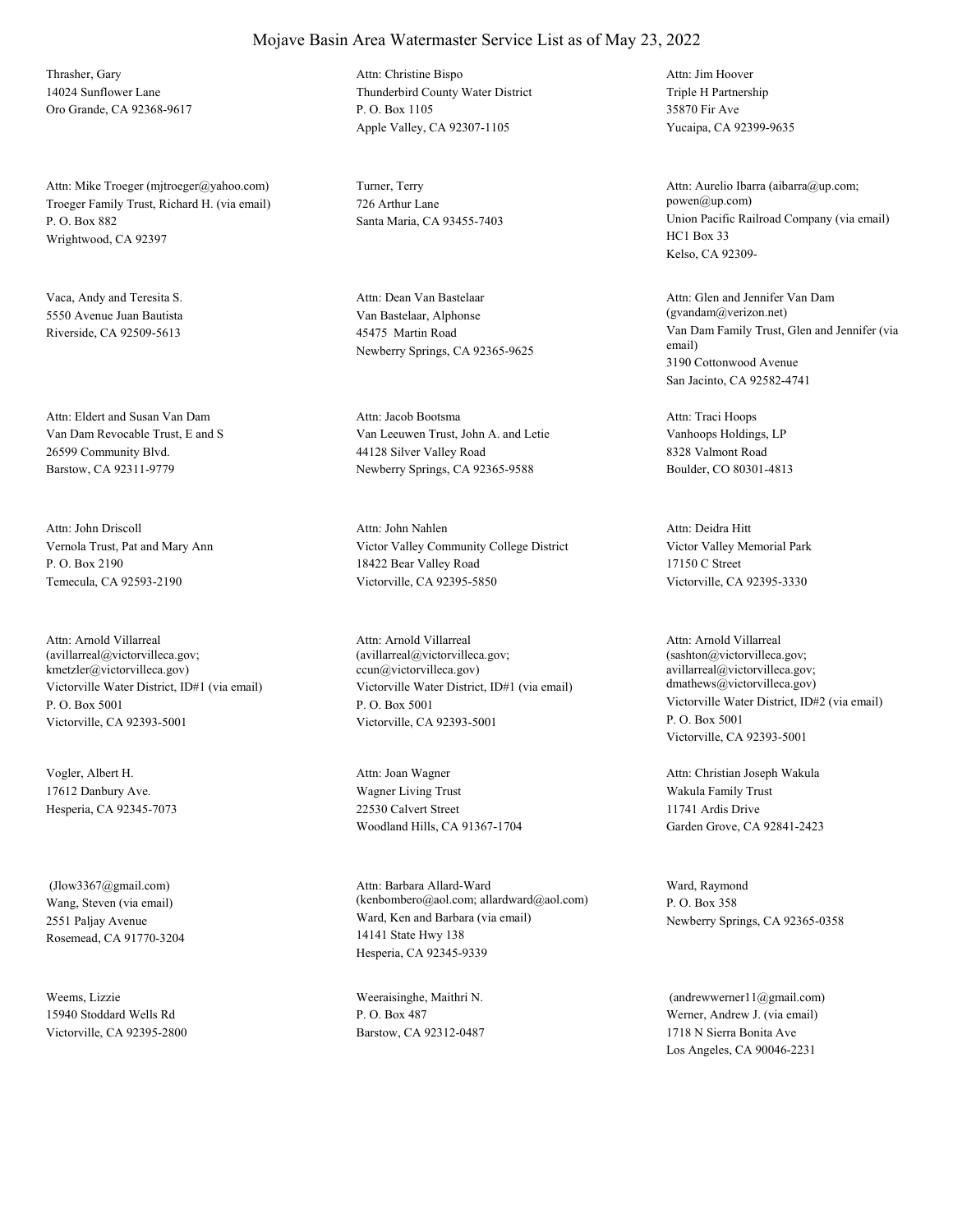West End Mutual Water Company P. O. Box 1732 Lucerne Valley, CA 92356 Attn: James Woody West, Howard and Suzy

Western Development and Storage, LLC (via email) 113 S. La Brea Ave, Floor 3 Los Angeles, CA 90036-2998 Attn: Andrew Werner (awerner@renewablegroup.com) Western Horizon Associates, Inc.

Wet Set, Inc. (via email) 44505 Silver Valley Road, Lot #5 Newberry Springs, CA 92365-9565 Attn: Thomas G. Ferruzzo (tferruzzo@ferruzzo.com)

Withey, Connie (via email) P. O. Box 3513 Victorville, CA 92393-3513 Attn: Connie Tapie (praisethelord77777@yahoo.com)

Worsey, Joseph A. and Revae P. O. Box 422 Newberry Springs, CA 92365-0422 Attn: David A. Worsey

Aleshire & Wynder, LLP (via email) 2361 Rosecrans Avenue El Segundo, CA 90245-4916 Attn: Eric L. Dunn, Esq. (edunn@awattorneys.com) Suite 475

Atkinson, Andelson, Loya, Ruud & Romo (via email) 2151 River Plaza Drive Sacramento, CA 95833- Attn: Wesley A. Miliband, Esq. (wes.miliband@aalrr.com) Suite 300

Best, Best & Krieger LLP (via email) P.O. Box 1028 Riverside, CA 92502- Attn: Piero C. Dallarda, Esq. (piero.dallarda@bbklaw.com)

Brunick, McElhaney & Kennedy PLC (via email) 1839 Commercenter West San Bernardino, CA 92423-3130 Attn: William J. Brunick, Esq. (bbrunick@bmklawplc.com) P.O. Box 13130

9185 Loma Vista Road Apple Valley, CA 92308-0557

P. O. Box 397 Five Points, CA 93624-0397 Attn: Chung Cho Gong

Wiener, Melvin and Mariam S. 1626 N. Wilcox Avenue Los Angeles, CA 90028-6234

Witte, E. Daniel and Marcia 31911 Martino Drive Daggett, CA 92327-9752

Yang, Zilan (via email) 428 S. Atlantic Blvd #205 Monterey Park, CA 91754-3228 (thechelseaco@yahoo.com)

AlvaradoSmith, APC (via email) 1 MacArthur Place Santa Ana, CA 92707-5941 Attn: Thierry R. Montoya (tmontoya@alvaradosmith.com) Suite 200

Atkinson, Andelson, Loya-Ruud & Romo 3612 Mission Inn Avenue, Upper Level Riverside, CA 92501 Attn: W.W. Miller, Esq.

Best, Best & Krieger LLP (via email) 3750 University Avenue Riverside, CA 92502-1028 Attn: Eric L. Garner, Esq. (eric.garner@bbklaw.com) 3rd Floor

Caldwell & Kennedy 15476 West Sand Street Victorville, CA 92392 Attn: Terry Caldwell, Esq.

West, Jimmie E. P. O. Box 98 Oro Grande, CA 92368-0098

Westland Industries, Inc. 520 W. Willow St. Long Beach, CA 90806-2800 Attn: Genaro Zapata

Wilshire Road Partners 9903 Santa Monica Blvd., PMB #541 Beverly Hills, CA 90212-1671 Attn: Manoucher Sarbaz

WLSR, Inc. 236 E. Country Club Drive Henderson, NV 89015-7404 Attn: Mark J. Cluff

Aleshire & Wynder, LLP (via email) 2361 Rosecrans Avenue El Segundo, CA 90245-4916 Attn: Christine M. Carson, Esq. (ccarson@awattorneys.com) Suite 475

American AgCredit (via email) 42429 Winchester Road Temecula, CA 92590-2504 Attn: Alison Paap (apaap@agloan.com)

Baker, Manock & Jensen 5260 N. Palm Avenue, 4th Floor Fresno, CA 93704-2209 Attn: Christopher L. Campbell, Esq.

Brownstein Hyatt Farber Schreck, LLP (via email) 1021 Anacapa Street, 2nd Floor Santa Barbara, CA 93101-2102 Attn: Stephanie Osler Hastings, Esq. (SHastings@bhfs.com)

California Department of Transportation 100 South Main Street, Suite 1300 Los Angeles, CA 90012-3702 Attn: Alexander Devorkin, Esq.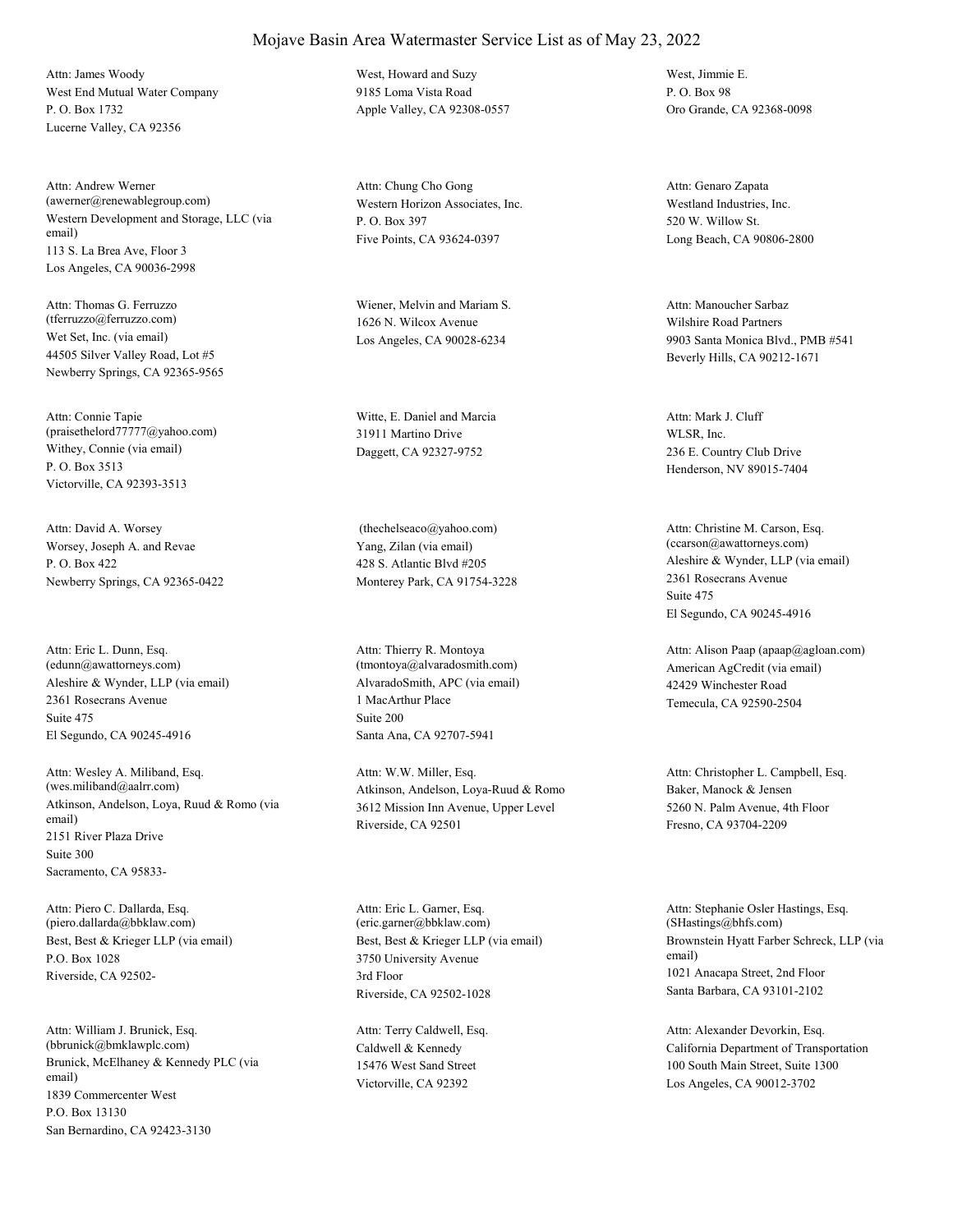California Farm Bureau Federation 2300 River Plaza Drive Sacramento, CA 95833 Attn: Nancy McDonough

County of San Bernardino, County Counsel (via email) 385 N. Arrowhead Avenue, 4th Floor San Bernardino, CA 92415-0140 Attn: Dawn Martin (Dawn.Martin@cc.sbcounty.gov) Covington & Crowe

Department of Justice (via email) 300 S. Spring Street, Suite 1700 Los Angeles, CA 90013 Attn: Noah GoldenKrasner, Dep (Noah.GoldenKrasner@doj.ca.gov)

Fennemore LLP (via email) 550 East Hospitality Lane San Bernardino, CA 92408-4206 Attn: Derek Hoffman, Esq. (dhoffman@fennemorelaw.com) Suite 350

Golden State Water Company (via email) 160 W. Via Verde, Suite 100 San Dimas, CA 91773- Attn: Toby Moore, PhD, PG, CHG (TobyMoore@gswater.com)

Gutierrez, Preciado & House 3020 E. Colorado BLVD Pasadena, CA 91107-3840 Attn: Calvin R. House, Esq.

Lagerlof, Senecal, Gosney & Kruse, LLP (via email) 301 N. Lake Avenue, 10th Floor Pasadena, CA 91101-5123 Attn: Thomas S. Bunn, Esq. (TomBunn@lagerlof.com) Law Offices of Fred J. Knez

McCormick, Kidman & Behrens 695 Town Center Drive, Suite 400 Costa Mesa, CA 92626-7187 Attn: Arthur G. Kidman, Esq.

Nossaman LLP (via email) 777 South Figueroa Street, 34th Floor Los Angeles, CA 90017- Attn: Frederic A. Fudacz, Esq. (ffudacz@nossaman.com)

Caufield & James, LLP (via email) 2851 Camino Del Rio South, Suite 410 San Diego, CA 92108- Attn: Jeffery L. Caufield, Esq. (Jeff@caufieldjames.com) Colantuono, Highsmith & Whatley, PC

1131 West 6th Street Ontario, CA 91762 Attn: Robert E. Dougherty, Esq. Suite 300

Department of Justice (via email) 300 S. Spring Street, Suite 1702 Los Angeles, CA 90013 Attn: Marilyn Levin, Dep (Marilyn.Levin@doj.ca.gov) Ducommun, Inc.

Fennemore LLP (via email) 550 East Hospitality Lane San Bernardino, CA 92408-4206 Attn: Marlene Allen Murray, Esq. (mallenmurray@fennemorelaw.com) Suite 350

Green de Bortnowsky, LLP (via email) 30077 Agoura Court, Suite 210 Agoura Hills, CA 91301-2713 Attn: Michelle McCarron (mmccarron@gdblawoffices.com; andre@gdblawoffices.com)

Hill, Farrer & Burrill 300 S. Grand Avenue, 37th Floor Los Angeles, CA 90071 Attn: Curtis Ballantyne, Esq. 1 California Plaza

6780 Indiana Ave, Ste 150 Riverside, CA 92506-4253 Attn: Fred J. Knez, Esq.

Mojave Basin Area Watermaster (via email) 13846 Conference Center Drive Apple Valley, CA 92307 Attn: Valerie L. Wiegenstein (watermaster@mojavewater.org)

Olivarez Madruga Lemieux O'Neill, LLP (via email) 500 South Grand Avenue, 12th Floor Los Angeles, CA 90071-2609 Attn: Kieth Lemieux

300 South Grand Avenue, Ste 2700 Los Angeles, CA 90071-3137 Attn: Michael G. Colantuono, Esq.

Cox, Castle & Nicholson 2049 Century Park East, 28th Floor Los Angeles, CA 90067 Attn: Ed Dygert, Esq.

23301 S. Wilmington Avenue Carson, CA 90745 Attn: James S. Heiser, Esq.

Ferruzzo & Ferruzzo, LLP (via email) 3737 Birch Street, Suite 400 Newport Beach, CA 92660 Attn: Thomas G. Ferruzzo, Esq. (tferruzzo@ferruzzo.com)

Gresham, Savage, Nolan & Tilden, LLP (via email) 550 E Hospitality Ln, Ste. 500 San Bernardino, CA 92408-4208 Attn: Paige Gosney, Esq. (paige.gosney@greshamsavage.com;Dina.Snid er@GreshamSavage.com)

Kasdan, LippSmith Weber Turner, LLP (via email) 19900 MacArthur Blvd., Suite 850 Irvine, CA 92612- Attn: Michael Turner, Esq. (mturner@kasdancdlaw.com)

Law Offices of Robert C. Hawkins (via email) 14 Corporate Plaza, Suite 120 Newport, CA 92660 Attn: Robert C. Hawkins, Esq. (rhawkins@earthlink.net)

Mojave Water Agency (via email) 13846 Conference Center Drive Apple Valley, CA 92307 Attn: Allison Febbo (afebbo@mojavewater.org)

(KLemieux@omlolaw.com) Pacific Gas and Electric Company (via email) 77 Beale Street, B28P San Francisco, CA 94105-1814 Attn: Betsy Brunswick (bmb7@pge.com)